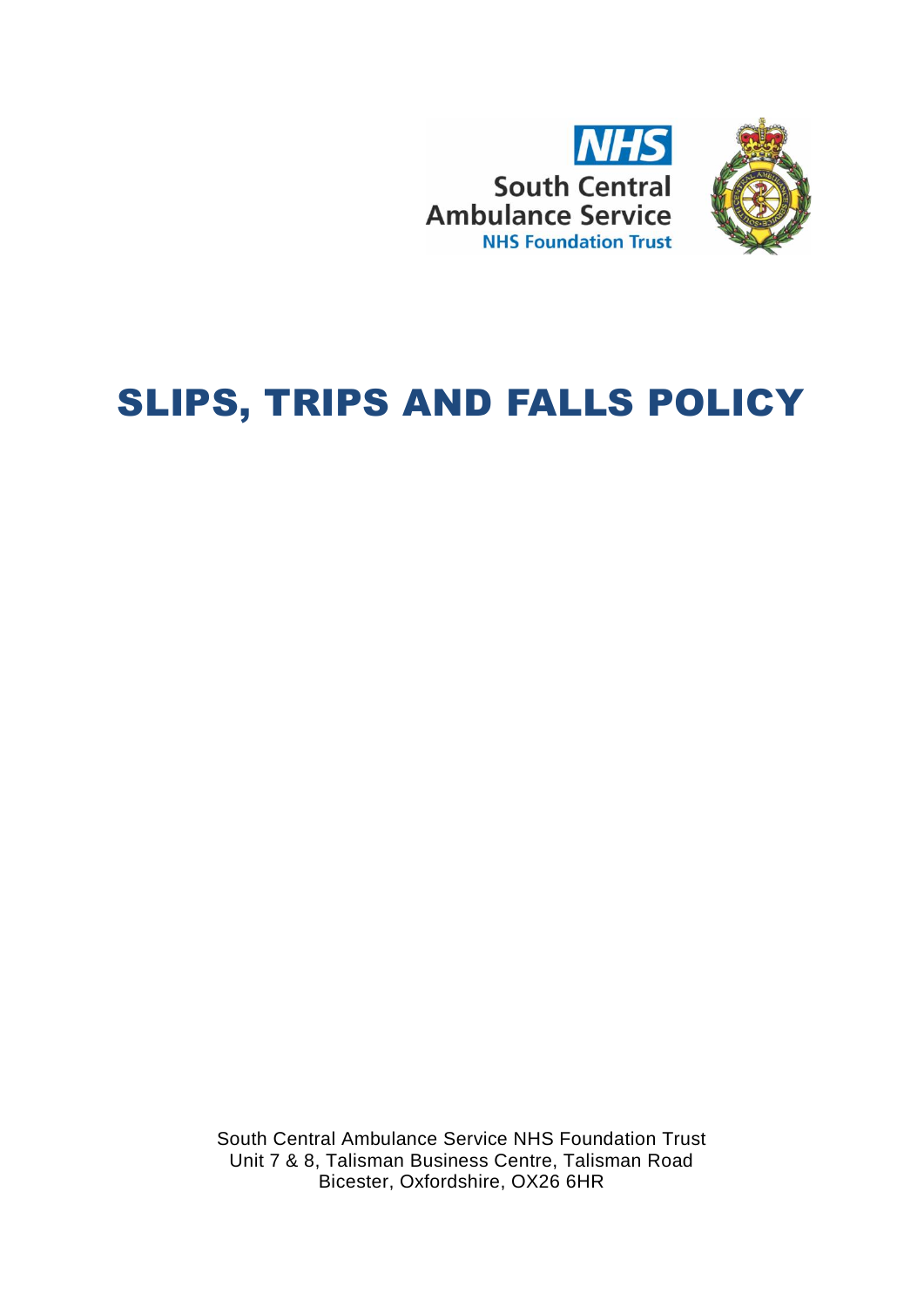# **DOCUMENT INFORMATION**

| Author:                           | John Dunn, Head of Risk and Security |
|-----------------------------------|--------------------------------------|
| <b>Ratifying committee/group:</b> | Health, Safety and Risk Group        |
| Date of ratification:             | 25 <sup>th</sup> November 2020       |
| Date of Issue:                    | 30 <sup>th</sup> November 2020       |
| <b>Review due by:</b>             | November 2023                        |
| <b>Version:</b>                   | V7                                   |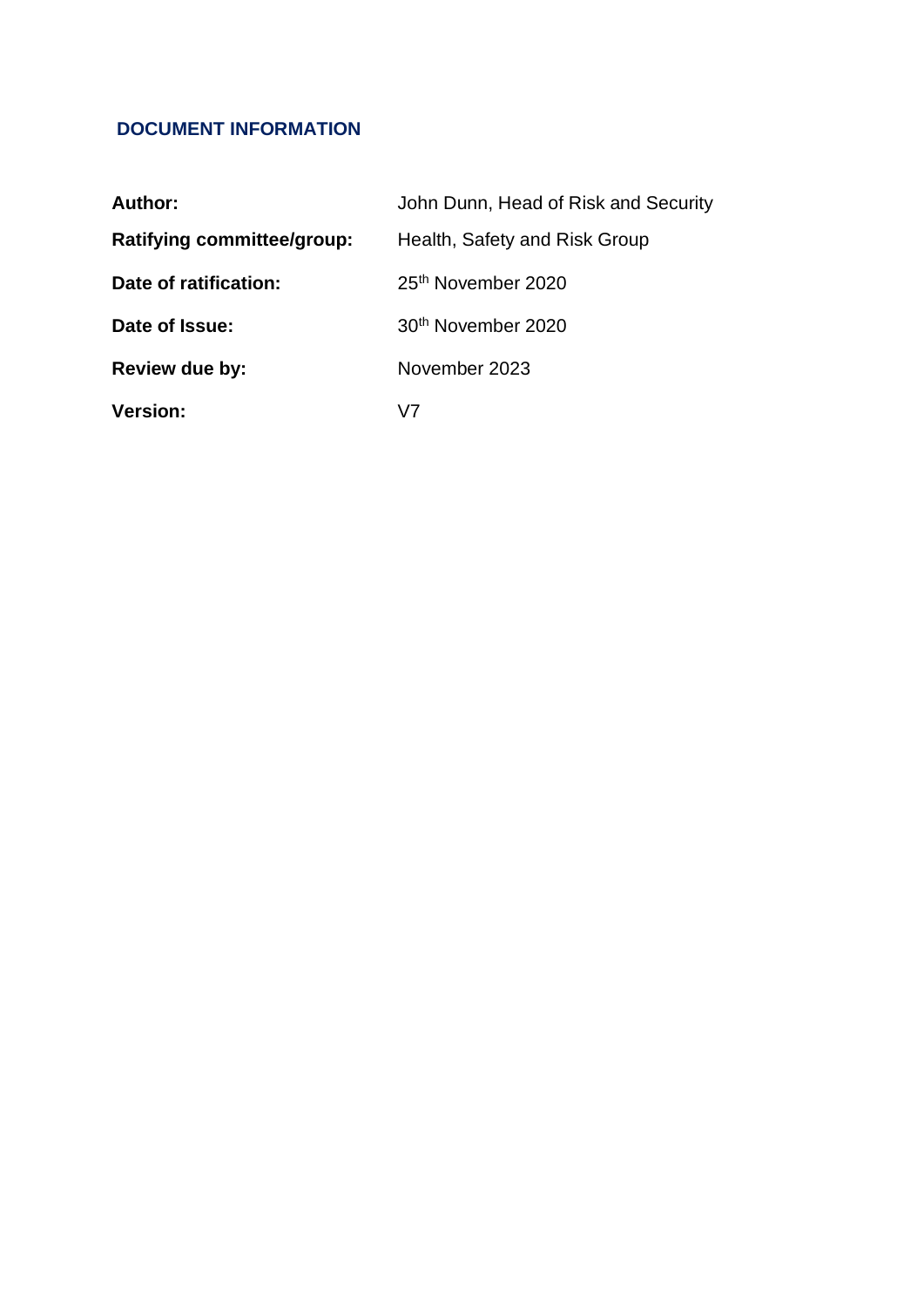# **CONTENTS**

| 7. SUITABLE AND SUFFICIENT RISK ASSESSMENTS TO PREVENT SLIPS.   |  |
|-----------------------------------------------------------------|--|
|                                                                 |  |
|                                                                 |  |
| 9. PREVENTING PATIENTS SLIPPING, TRIPPING OR FALLING 9          |  |
|                                                                 |  |
| 11. RAISING AWARENESS TO PREVENT SLIPS, TRIPS AND FALLS  9      |  |
|                                                                 |  |
|                                                                 |  |
|                                                                 |  |
|                                                                 |  |
| 16. IMPLEMENTATION (INCLUDING RAISING AWARENESS) 10             |  |
|                                                                 |  |
|                                                                 |  |
|                                                                 |  |
| 20. APPENDIX 2: SLIPPING TRIPPING AND FALLING HAZARDS  12       |  |
|                                                                 |  |
|                                                                 |  |
|                                                                 |  |
| 24. Appendix 6: Equality impact assessment - full assessment 25 |  |
|                                                                 |  |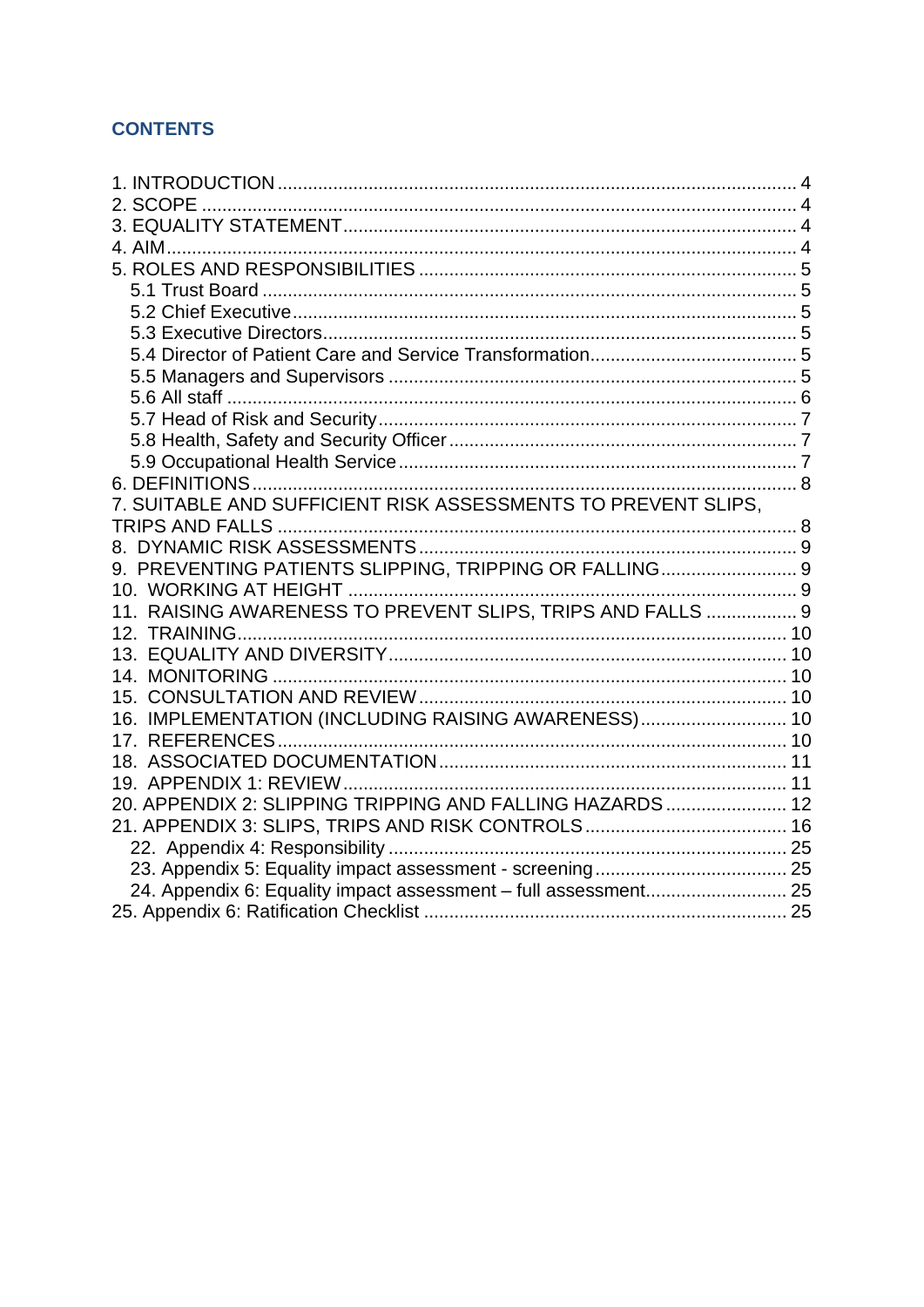# <span id="page-3-0"></span>**1. INTRODUCTION**

1.1 The South Central Ambulance Service NHS Foundation Trust recognises its duty to comply with the Health and Safety at Work Act (HSWA) 1974 and all subordinate regulations, such as the Management of Health and Safety at Work Regulations 1992 (Amended 1999) and the Workplace Health and Safety Regulations 1992. Therefore, the Trust is committed to ensuring, so far as is reasonably practicable, the health, safety and welfare of all of its employees and will do all that is reasonably practicable to protect staff and patients within its care from slips, trips and falls hazards.

# <span id="page-3-1"></span>**2. SCOPE**

2.1 This policy applies to all who work for or carry out work for the Trust, including volunteers and work experience students. It also applies to all patients within the care and control of the Trust and any visitors to the Trust.

# <span id="page-3-2"></span>**3. EQUALITY STATEMENT**

- 3.1 The Trust is committed to promoting positive measures that eliminate all forms of unlawful or unfair discrimination on the grounds of age, marriage and civil partnership, disability, race, gender, religion/belief, sexual orientation, gender reassignment and pregnancy/maternity or any other basis not justified by law or relevant to the requirements of the post. The Trust will therefore take every possible step to ensure that this procedure is applied fairly to all employees regardless of the aforementioned protected characteristics, whether full or part time or employed under a permanent or a fixed term contract or any other irrelevant factor.
- 3.2 By committing to a policy encouraging equality of opportunity and diversity, the Trust values differences between members of the community and within its existing workforce, and actively seeks to benefit from their differing skills, knowledge, and experiences in order to provide an exemplary healthcare service. The Trust is committed to promoting equality and diversity best practice both within the workforce and in any other area where it has influence.
- 3.3 Where there are barriers to understanding; for example, an employee has difficulty in reading or writing, or where English is not their first language, additional support will be put in place wherever necessary to ensure that the process to be followed is understood and that the employee is not disadvantaged at any stage in the procedure. Further information on the support available can be sought from the Human Resources Department.

# <span id="page-3-3"></span>**4. AIM**

4.1 The aim of the policy is to set out the arrangements for the identification, assessment and management of the hazards and risks to staff and patients (within its care and control) and visitors to the Trust from slips, trips and falls and to provide and maintain a safe working environment.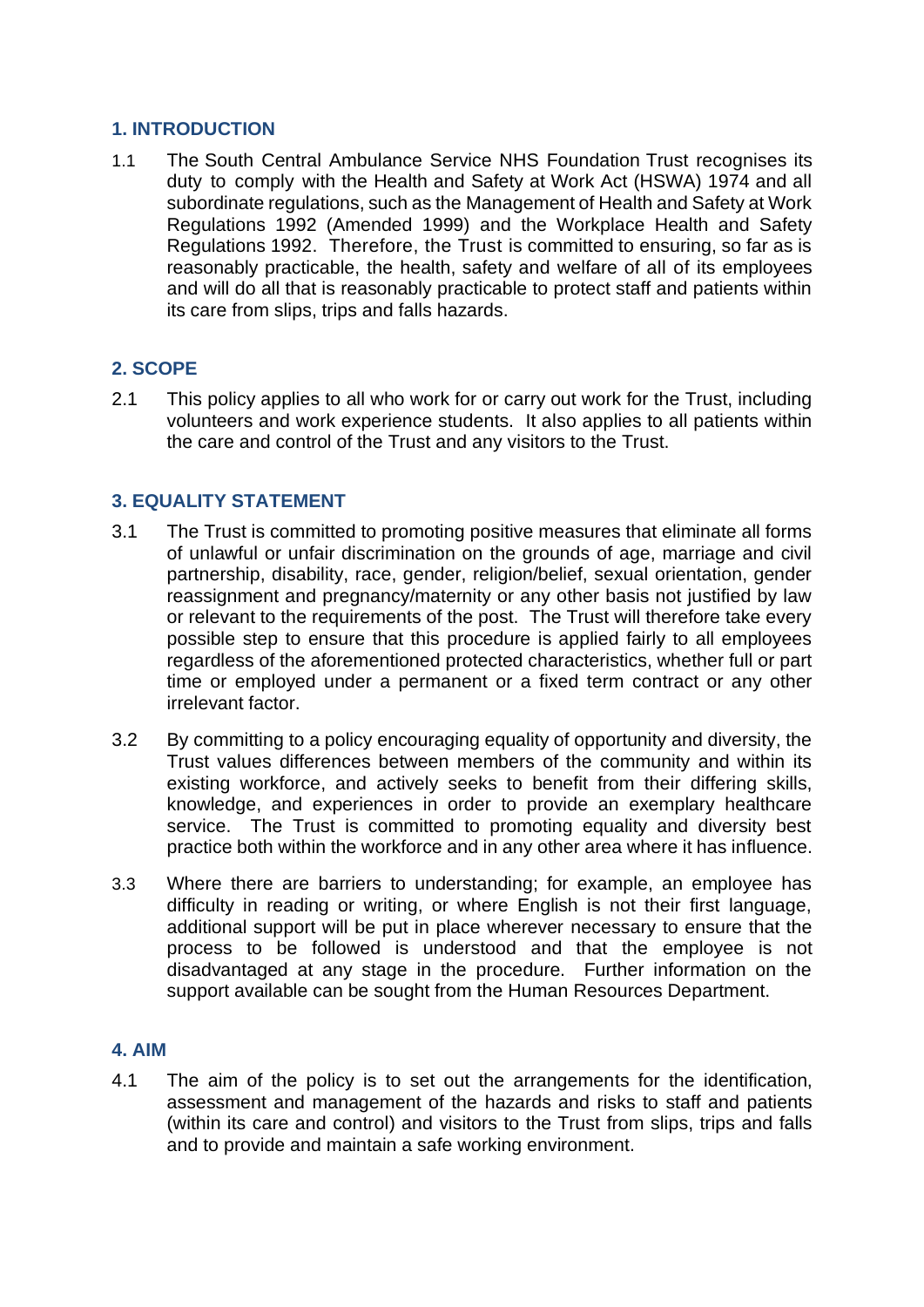4.2 The objectives are to ensure that the Trust has clear and defined arrangements for:

- the identification of slips, trips and falls hazards
- the carrying out of suitable and sufficient risk assessments on slips, trips and falls hazards
- the regular review of these risk assessments
- the management and control of the risks from slips, trips and falls hazards.

# <span id="page-4-0"></span>**5. ROLES AND RESPONSIBILITIES**

# <span id="page-4-1"></span>**5.1 Trust Board**

The Trust Board will ensure that there are suitable and sufficient arrangements and adequate resources for the identification, assessment and management and control of the risks to staff and patients (within its care) and visitors to the Trust from slips. trips and falls hazards.

# <span id="page-4-2"></span>**5.2 Chief Executive**

The Chief Executive has overall responsibility for:

- the effective implementation of this policy within the Trust and for ensuring that there are suitable and sufficient arrangements for identification, assessment and management and control of the risks to staff and patients (within its care) and visitors to the Trust from slips. trips and falls hazards.
- ensuring the allocation of sufficient resources to maintain efficient and effective health and safety arrangements to provide and maintain a safe working environment and prevent slips, trips and falls
- ensuring that policies are reviewed to secure compliance with existing legislation and any changes to this legislation.

# <span id="page-4-3"></span>**5.3 Executive Directors**

Executive Directors are responsible for the effective implementation of this policy within their directorates and for ensuring that there are adequate resources available to fulfil the requirements of this policy.

# <span id="page-4-4"></span>**5.4 Director of Patient Care and Service Transformation**

The Director of Patient Care and Service Transformation is directly accountable to the Chief Executive and will advise and assist the Trust Board in fulfilling its duties under the relevant statutory legislation. In particular, the Director of Patient Care and Service Transformation is responsible for:

- ensuring that workplace health, safety and welfare procedures are constantly reviewed
- ensuring that there are arrangements for liaising with the Health and Safety Executive (HSE)
- ensuring that the Trust Board are kept abreast of relevant new legislation and guidance in order to ensure on-going compliance with the law.

# <span id="page-4-5"></span>**5.5 Managers and Supervisors**

Managers and supervisors' responsibilities include: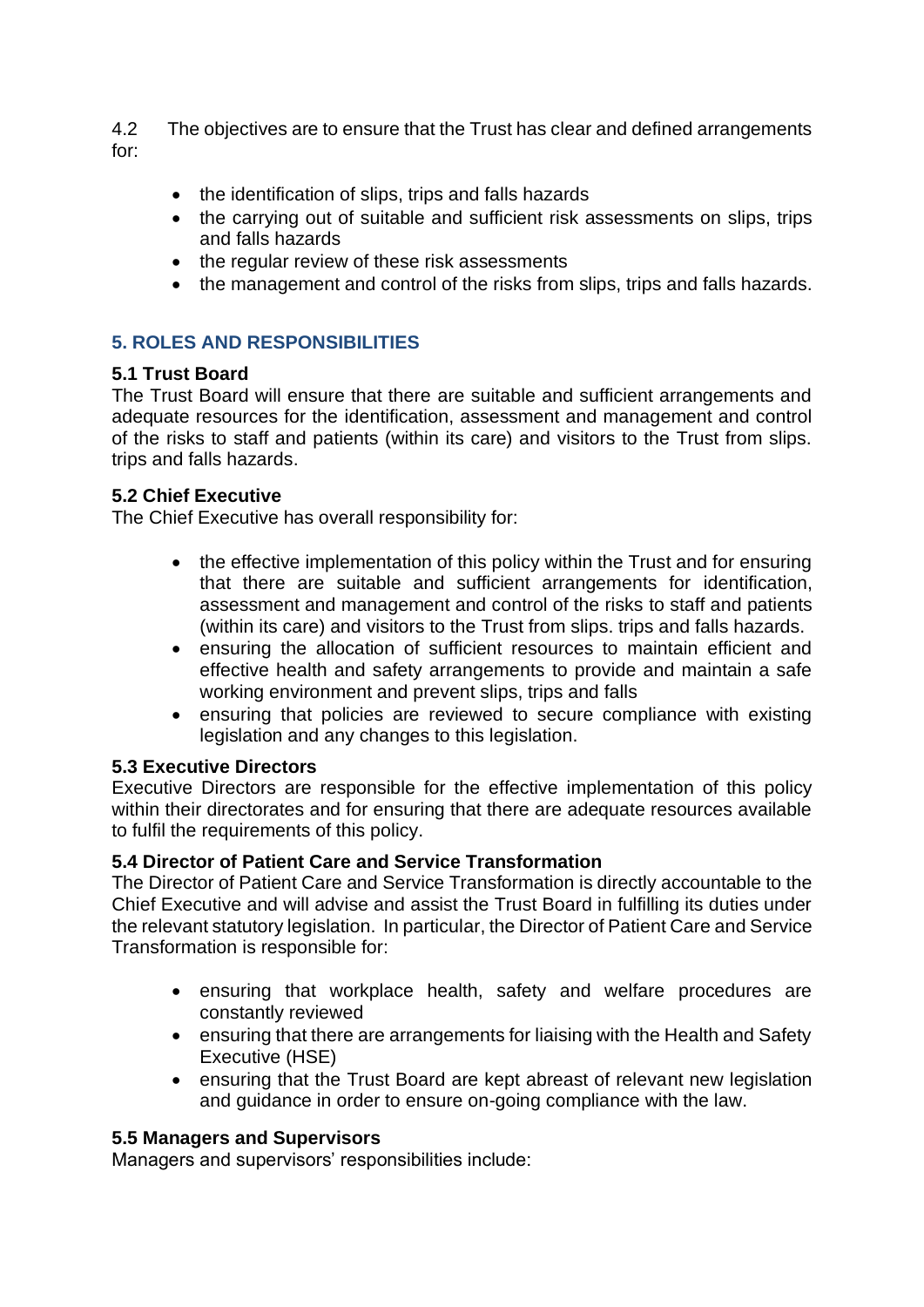- attending any training to enable them to fulfil their responsibilities outlined in this policy
- bringing this policy to the attention of staff within their area of responsibility
- carrying out or arranging for the carrying out of suitable and sufficient risk assessments on preventing slips, trips and falls; and any revisions to these assessments
- making arrangements to ensure, so far as is reasonably practicable, that all identified controls and further controls identified by the assessment and any subsequent reviews are put into place
- making arrangements to ensure that all of the staff within their area of responsibility receive appropriate information, instruction and training about the significant hazards and risks associated with the work they carry out for the Trust; and how to avoid such problems and what to do if problems occur
- bringing all relevant safe systems of work or safe operational procedures to prevent slips, trips and falls to the attention of their staff
- arranging for the investigation of any matters raised by the staff within their area of responsibility; including arranging for the carrying out any revisions to the risk assessments
- notifying the Risk Department immediately of any staff within their area of responsibility who inform them that they are any experiencing health related problems associated with the work that they carry out for the Trust
- where necessary, referring any staff to Occupational Health for assessment.

# <span id="page-5-0"></span>**5.6 All staff**

Staff have the following responsibilities:

- to make themselves fully aware of the policy and to abide by it
- to take reasonable care for their own health and safety and that of others who may be affected by their acts or omissions
- to co-operate with the Trust in relation to the completion of any risk assessment on the work they carry out for the Trust
- to notify their manager of any work-related problems they are experiencing whilst carrying out their work for the Trust; and if it cannot easily be resolved to report any health and safety related concerns using the Trust's incident reporting system, Datix
- to report any incidents arising from the carrying out of their work using the Trust's incident reporting system, Datix. This includes reporting any slips, trips and falls incidents involving either themselves or patients. It also includes reporting any damage or defects to flooring in Trust premises or vehicles; and any damage or defects to equipment or vehicles or their clothing that could potentially result in a slip, trip or a fall
- to adhere to any safety measures that have been put in place to ensure their safety, including any safe systems of work or safe operating procedures
- where possible to keep their areas of work tidy and free from any items that could cause a slip, trip of fall such as trailing cables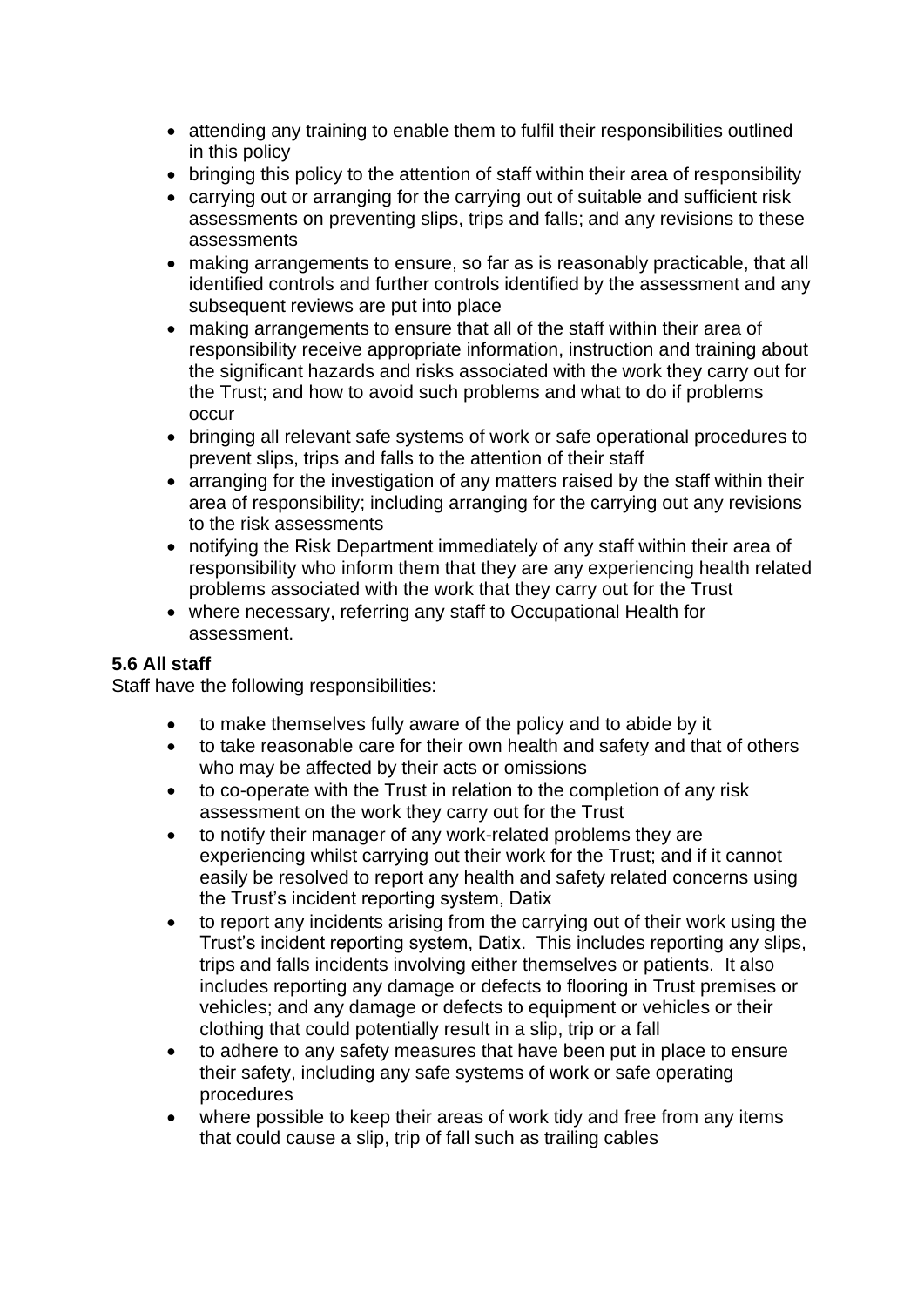• to attend the Occupational Health department, if referred by their manager because of possible work-related problems associated with the work they carry out for the Trust.

# <span id="page-6-0"></span>**5.7 Head of Risk and Security**

The Head of Risk and Security will be responsible to the Director of Patient Care and Service Transformation for the development of effective policies and procedures to assist the Trust in providing a safe environment for staff and patients and thereby help to prevent slips, trips and falls. This should also help to reduce the numbers of slip, trip and fall incidents reported and the number of potential claims.

The Head of Risk and Security will also carry out or assist with the carrying out of risk assessments on preventing slips, trips and falls. They will also advise managers and staff on the types of slips, trips and falls hazards associated with their work and what should be considered in any associated risk assessment.

The Head of Risk and Security will ensure that there are arrangements in place to report all notifiable slips, trips and falls incidents to the Health and Safety Executive (HSE) in accordance with the Reporting of Injuries, Diseases and Dangerous Occurrences Regulations (RIDDOR) 2013.

# <span id="page-6-1"></span>**5.8 Health, Safety and Security Officer**

The Health, Safety and Security Officer will assist and support the Head of Risk and Security and the Trust by carrying out or assisting with the carrying out of suitable and sufficient risk assessments on preventing slips, trips and falls; and by reporting notifiable incidents to the Health and Safety Executive (HSE) in accordance with RIDDOR 2013.

The Health, Safety and Security Officer will provide specialist advice to line managers and teams by:

- Supporting investigations, safety audits and inspections. Developing a comprehensive risk assessment register and associated safe systems of work
- Instigating and monitoring area wide action plans arising from the risk assessment process as necessary
- Analysing slips, trips and falls related incidents for reporting to the Health, Safety and Risk Group
- Raising awareness of the risks associated with slips, trips and falls through campaigns, articles in Staff Matters and possible Hot News bulletins.

# <span id="page-6-2"></span>**5.9 Occupational Health Service**

The Occupational Health Service, commissioned by the Trust, have the following responsibilities:

- a) To advise the Trust of all aspects of health in the workplace in order to assist the Trust in complying with legal requirements.
- b) To assess any young persons at work who have been referred to Occupational Health with suspected work-related ill-health and to advise the Trust of the action that should be taken.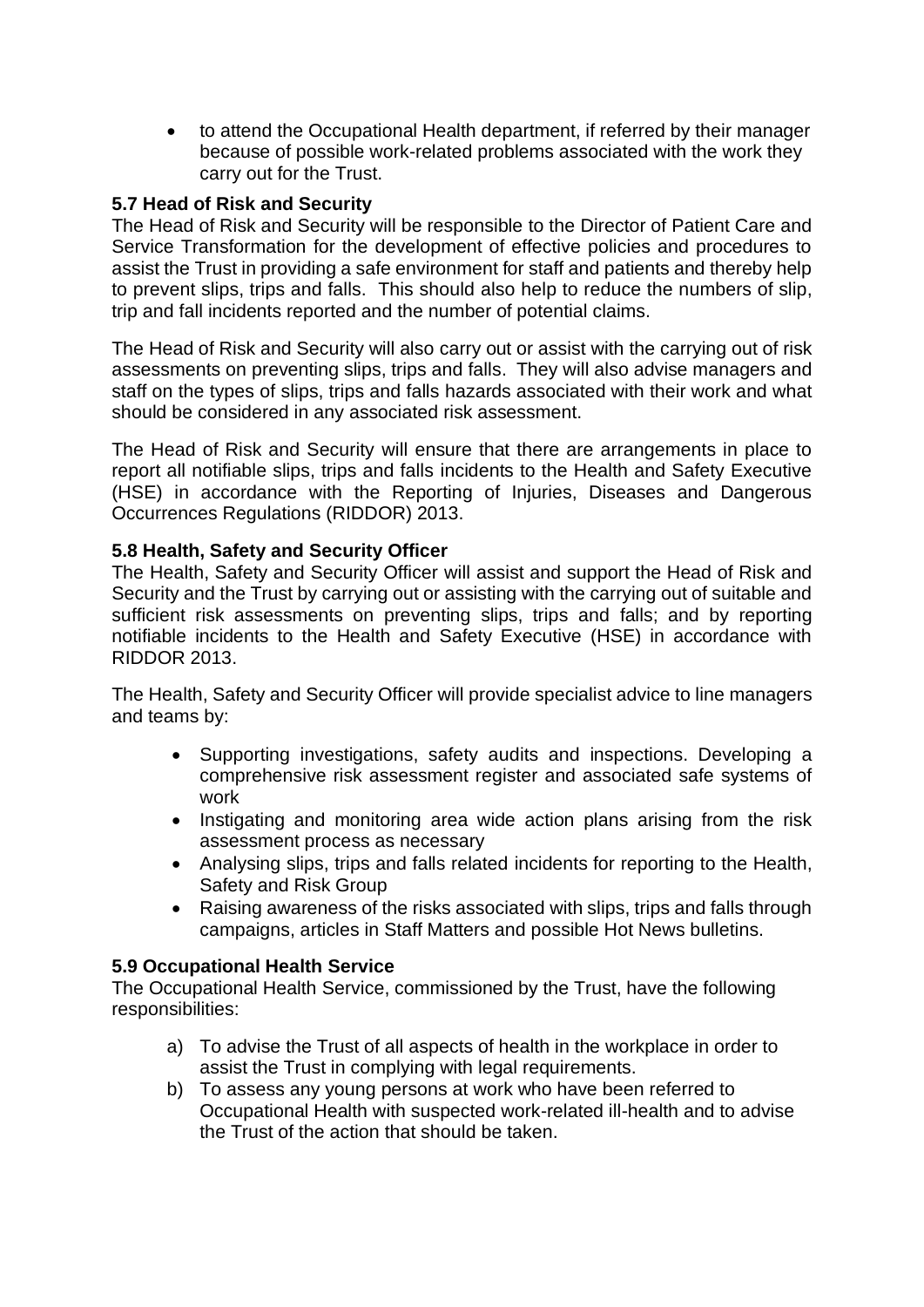# <span id="page-7-0"></span>**6. DEFINITIONS**

- 6.1. A fall is defined as an event which results in a person or a part of their body inadvertently coming to rest inadvertently on the ground or a surface lower than the person, irrespective of whether or not an injury is sustained.
- 6.2 A slip is to slide accidentally /inadvertently causing the person to lose their balance, this is either corrected or causes a person to fall.
- 6.3 A trip is to stumble accidently/inadvertently over an obstacle (on something) causing a person to lose their balance, this is either corrected or causes the person to fall.

# <span id="page-7-1"></span>**7. SUITABLE AND SUFFICIENT RISK ASSESSMENTS TO PREVENT SLIPS, TRIPS AND FALLS**

- 7.1 All risk assessments on preventing slips, trips and falls should be carried out using the Trust's generic risk assessment form.
- 7.2 The suitable and sufficient risk assessment should identify hazards and the existing control measures in place (if any) to protect staff and patients from those hazards and from this evaluate the level of risk. The level of risk should be reduced to the lowest level so far as is reasonably practicable. Therefore, it may be necessary to introduce further control measures to manage and control the risks effectively. The significant hazards, risks and control measures should be recorded on the risk assessment form.
- 7.3 When carrying out and reviewing the suitable and sufficient risk assessment the following should be considered:
	- the potential for slipping hazards such as spills or splashes of liquids on floors; poorly drained floors, wet leaves, ice, rain, sleet or snow; sloping surfaces; loose mats on polished floors; damaged or defective floors; worn or damaged foot wear
	- the potential for tripping hazards such as loose or worn carpets; trailing cables; abrupt changes in floor levels; damaged or defective floors; miscellaneous items causing obstructions
	- the potential for falling hazards such as unguarded high to low levels; unguarded openings in road surfaces, floor surfaces
	- the potential for medication induced falls due to the patient's medical history and/or the medication that the patient is currently taking.

For further details and examples please see Appendix 2 and 3.

- 7.4 The risk assessment should be reviewed periodically to check and ensure that all of the control measures that are in place are working effectively.
- 7.5 The risk assessment should be reviewed and revised following any significant changes to any aspect of the risk assessment. For instance, if there is a change in working practices or changes in the work place/working environment. All revisions and changes to the risk assessment should be recorded.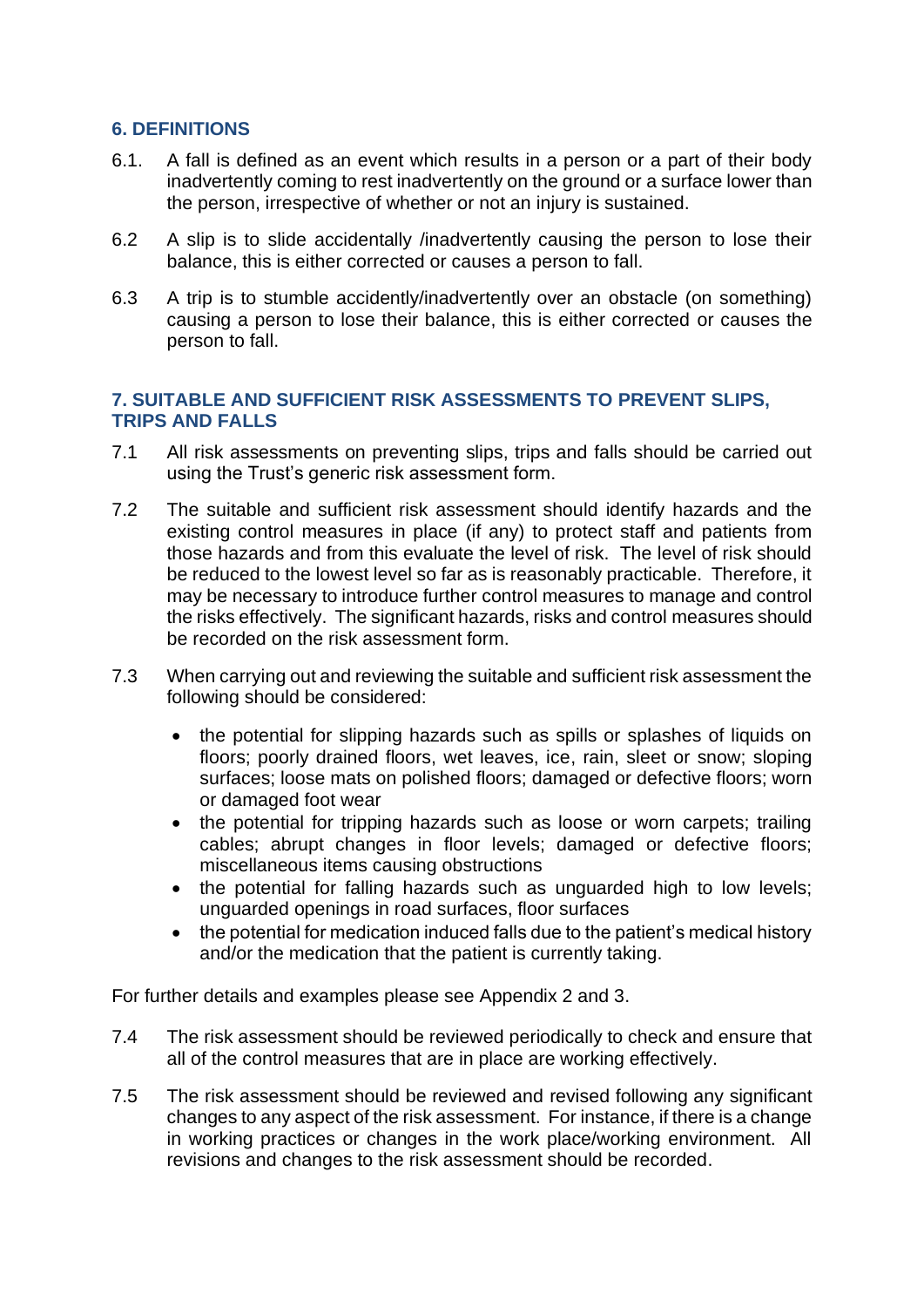# <span id="page-8-0"></span>**8. DYNAMIC RISK ASSESSMENTS**

8.1 Due to the nature of the work carried out by the Trust, staff can often work in working environments where the Trust has little or no control over the existence of potential or actual slips, trips and falls hazards. In these circumstances, it is imperative that staff carry out a dynamic risk assessment and take measures to avoid such hazards or remove them.

#### <span id="page-8-1"></span>**9. PREVENTING PATIENTS SLIPPING, TRIPPING OR FALLING**

- 9.1 Staff conveying patients should carry out dynamic risk assessments on preventing patients slipping, tripping and falling whilst in their care. When carrying out these dynamic risk assessments, staff should consider the patient's condition and medical history, including the medication they are currently taking, and their potential to be unable to weight bear or slip, trip or fall; they should also consider the environment (including the vehicle and lighting levels) and the potential for the patient to be exposed to slips, trips and falls hazards, together with any existing control measures. For further details, please see appendix 2 and 3.
- 9.2 All incidents involving a patient experiencing a slip, trip or fall whilst in the care of Trust staff must be reported using the Trust's Incident reporting system, Datix.
- 9.3 The incident should also be included in the patient's clinical record/health record; and communicated at 'hand-over' to the receiving clinicians/health care workers.
- 9.4 The incident should also be reported to the patient's relatives in accordance with the duty of candour.
- 9.5 Provided the incident is reported by staff to the Trust then the incident will, where applicable, be reported to the National Reporting and Learning System (NRLS).

#### <span id="page-8-2"></span>**10. WORKING AT HEIGHT**

- 10.1 Any work carried out by Trust staff which involves working at height must be supported by a suitable and sufficient risk assessment (dynamic or otherwise) and appropriate control measures must be put in place before the work is carried out. For further details of what should be considered, please see appendix 2.
- 10.2 All work at height must be properly planned and organised; and those involved in working at height must be competent. A suitable and sufficient risk assessment must be carried out and appropriate work equipment must be selected and used. The risk of anyone falling through fragile surfaces must also be properly controlled.

# <span id="page-8-3"></span>**11. RAISING AWARENESS TO PREVENT SLIPS, TRIPS AND FALLS**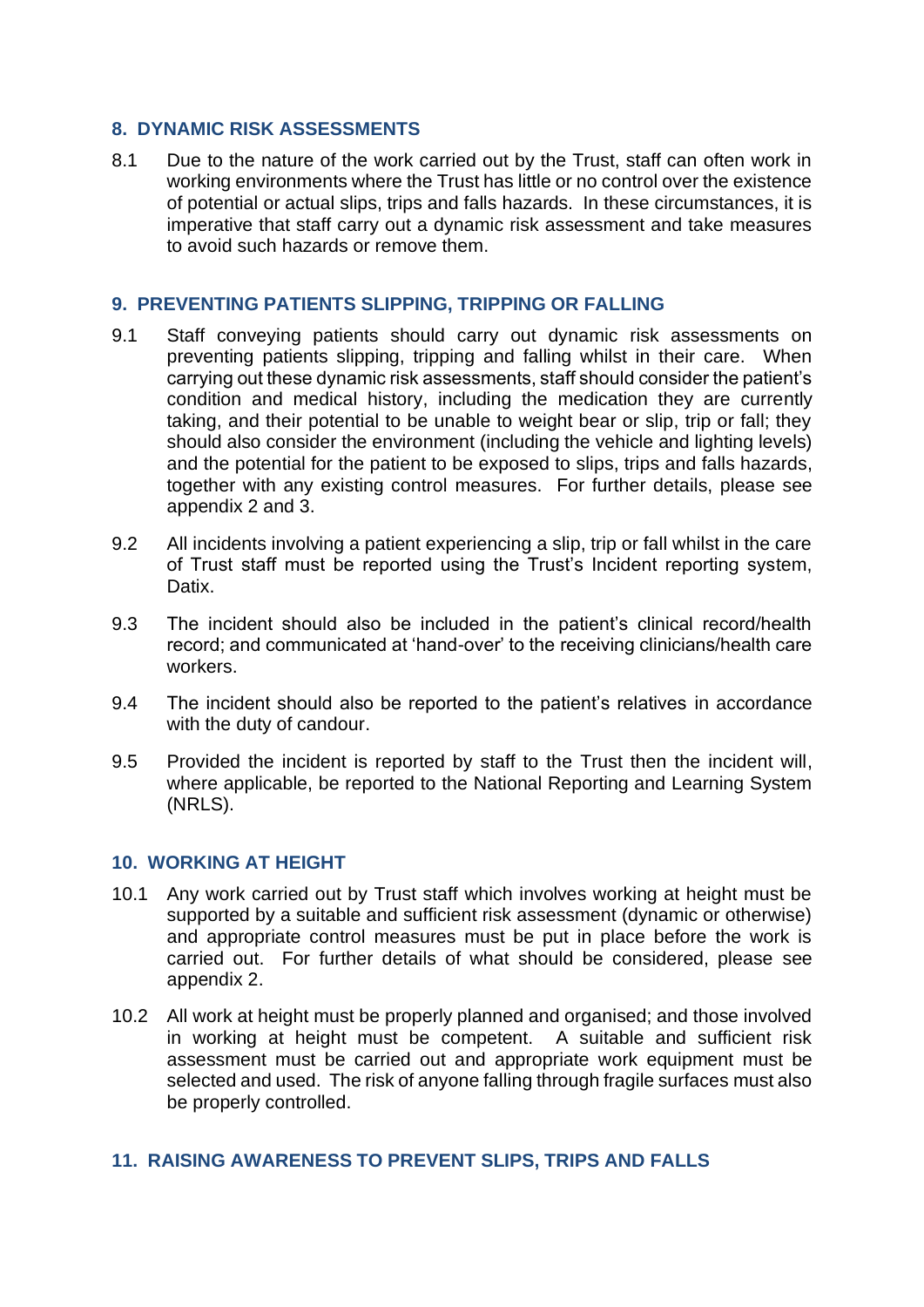- 11.1 The Trust will raise awareness and try to prevent slips, trips and falls by:
	- Displaying posters to support the prevention of slips, trips and falls
	- Publicising articles in Staff Matters about the prevention of slips, trips and falls
	- Providing reports on reported incidents of slips, trips and falls to the Health, Safety and Risk Group.

# <span id="page-9-0"></span>**12. TRAINING**

- 12.1 Managers and Supervisors who have to carry out risk assessments on young persons at work, including any display screen risk assessments, must obtain training in how to carry out a risk assessment and a display screen equipment workstation risk assessment from the Risk Team prior to undertaking any risk assessments as per this policy.
- 12.2 Young persons at work will receive information on:
	- The existence of this policy
	- The hazards and risks associated with the work they carry out and the control measures in place to protect them.

# <span id="page-9-1"></span>**13. EQUALITY AND DIVERSITY**

13.1 An equality and diversity impact assessment has been carried out on this policy and can be found at appendix 5.

# <span id="page-9-2"></span>**14. MONITORING**

14.1 The effectiveness of this policy will be monitored via an audit on 10% of the slips, trips and falls risk assessments completed in a financial year.

# <span id="page-9-3"></span>**15. CONSULTATION AND REVIEW**

15.1 A consultation exercise on the policy will be carried out with the relevant stakeholders and will be reviewed every three years or sooner if there are any relevant changes to legislation or best practice.

# <span id="page-9-4"></span>**16. IMPLEMENTATION (INCLUDING RAISING AWARENESS)**

16.1 The policy will be implemented and communicated to managers and staff within the Trust via the weekly newsletter, Staff Matters. Emails will also be sent to senior managers and area managers asking them to bring the existence of the policy to their staff.

# <span id="page-9-5"></span>**17. REFERENCES**

- Health and Safety at Work tc. Act 1974
- Management of Health Safety at Work Regulations 1992 (Amended 1999)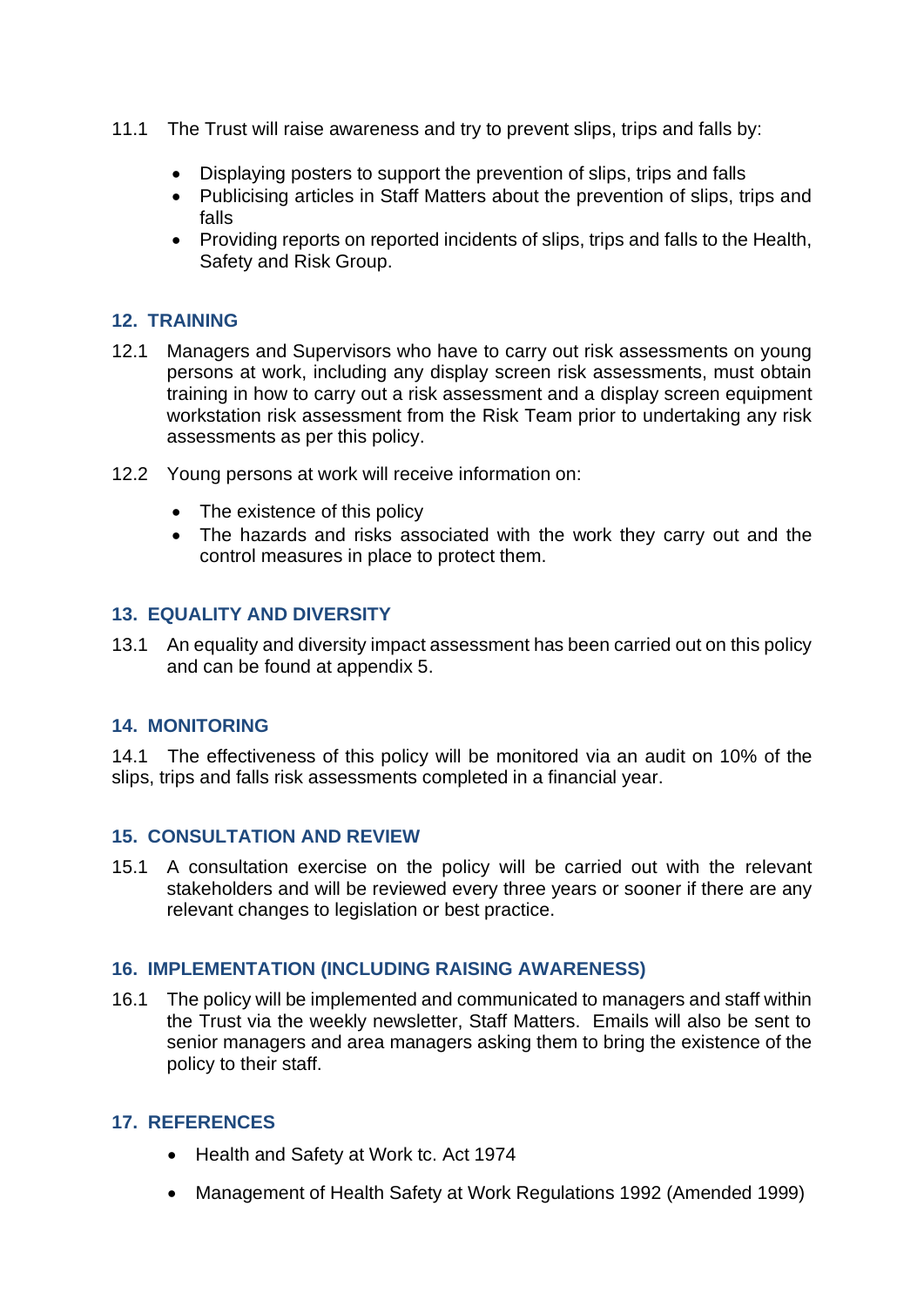- Workplace Health and Safety Regulations 1992
- Manual Handling Regulations 1992 (Amended 2015)
- The Working at Height Regulations 2005 (Amended 2007)
- Provision and Use of Work Equipment Regulations 1992 (Amended 1998)
- Reporting of Injuries, Diseases and Dangerous Occurrences Regulations (RIDDOR) 2013.

# <span id="page-10-0"></span>**18. ASSOCIATED DOCUMENTATION**

- Health and safety policy
- New or expectant mothers policy
- Adverse incident reporting and investigation policy
- Reporting of injuries, diseases and dangerous occurrences regulations (RIDDOR) policy
- Minimal lifting policy
- Bariatric lifting policy
- Risk management strategy.

# <span id="page-10-1"></span>**19. APPENDIX 1: REVIEW**

This policy is regularly reviewed and updated with information in line with relevant national guidance and legislation.

A full 'Review Table of Contents' is available on request.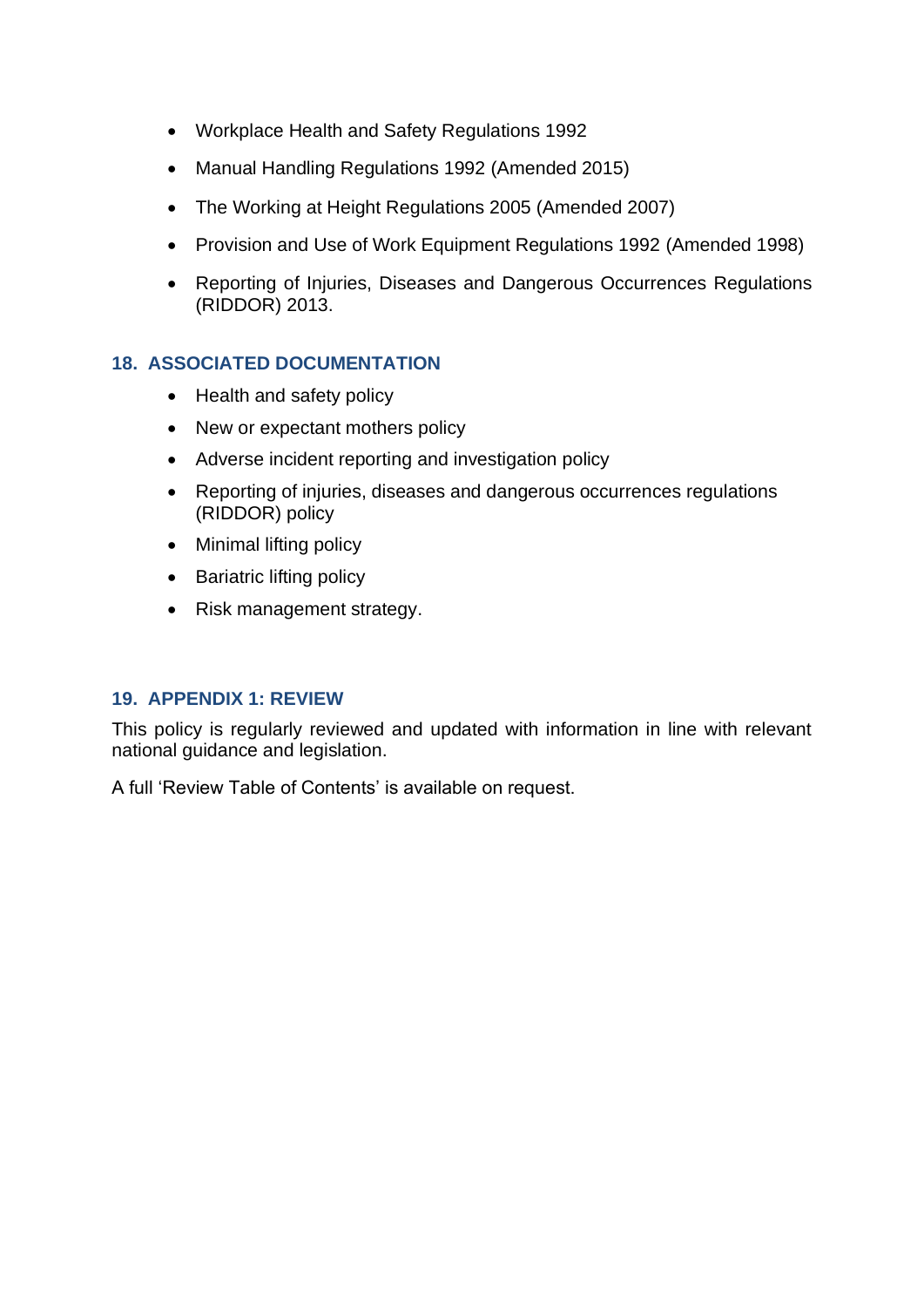# <span id="page-11-0"></span>**20. APPENDIX 2: SLIPPING TRIPPING AND FALLING HAZARDS**

# **Slipping Hazards**

- a. The mechanism of slipping can be broadly categorised as follows:
	- The heel of the moving foot contacts the surface and slips forward, or
	- The heel of the rear foot lifts as the force moves towards the front of the foot, the sole slips backwards and the person falls forwards.
- b. Accidents statistics show that slipping injuries are especially linked with wet floors slips occur when foot and floor surface cannot make effective contact or grip. This hazard is generally controlled and minimised by good housekeeping, maintenance and staff wearing suitable footwear.
- c. Hazards Causing Slipping
	- Accidental spills or splashes of liquids (or solids)
	- Poorly drained or wet floors (e.g. following cleaning, or trailing in mud from outdoors)
	- Wet leaves, ice, rain, sleet or snow
	- Dusty floors
	- Sloping surfaces
	- Loose mats on polished floors
	- Change from wet to dry surface (footwear still wet)
	- Unsuitable or worn floor surface/covering
	- Unsuitable footwear, including worn shoes
	- Distracting adverse conditions glare, shadows or excess noise.
- d. Typical Control Measures
	- Make arrangements to deal with spills quickly especially where members of the public are present. Make it clear via training that it is everyone's responsibility to report and act on spillages as soon as practicable
	- After wet cleaning use appropriate signs/barriers or arrange alternative bypass routes
	- Ensure that carpets are securely fixed and do not have curling edges
	- Ensure adequate draining of floor surfaces; in cold conditions (frost, snow or sleet) grit or salt exterior surfaces where appropriate
	- Arrangements should be made before the morning rush
	- Provide doormats and signs of risk on coming from wet to dry areas
	- Make sure that the mats are big enough to deal with the traffic
	- Ensure that floor surfaces are suitable for the traffic use
	- Ensure that staff wear suitable footwear. If a risk assessment indicates slip resistant footwear is required this must be provided free of charge.
- e. All of these hazards should be identified and assessed when treating patients in their home, workplace or other locations.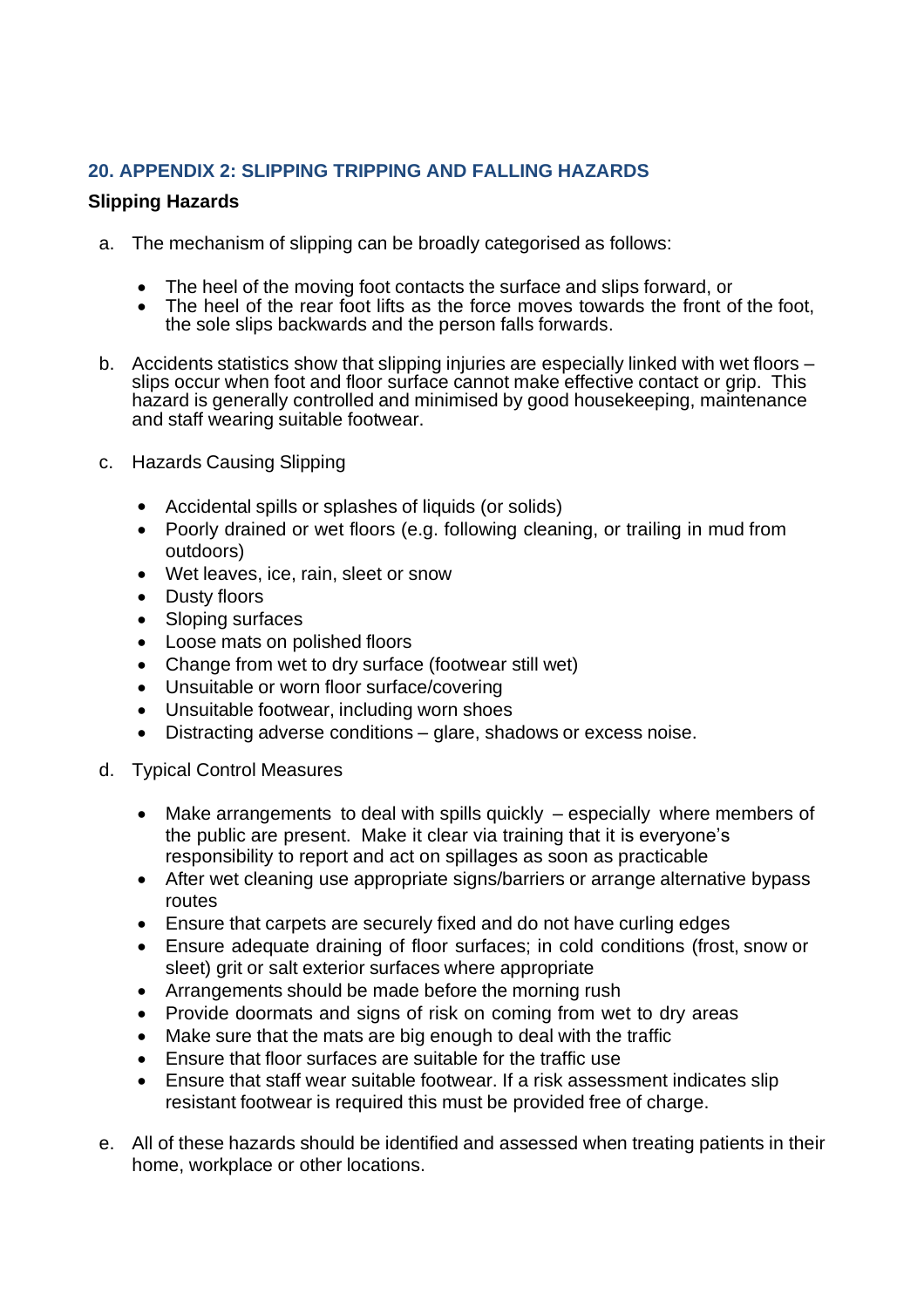# **Tripping Hazards**

- a. Accident statistics show that entrance matting and the condition of non-slip mats are especially linked to tripping accidents.
- b. Trips occur due to obstructions on the floor surface (clutter and debris), fixed or otherwise, or when a person's view of obstructions is impeded or obscured. These hazards are generally controlled and minimised by good planning, housekeeping and maintenance.
- c. Hazards Causing Tripping Accidents
	- Loose floorboards and tiles
	- Loose or worn carpets and mats
	- Uneven floor surfaces, holes and cracks, bumps, ridges, protruding drain covers or nails, etc.,
	- Changes in surface level: ramps, steps and stairs
	- Cables across walking areas
	- Obstructions: materials, rubbish etc. (poor housekeeping)
	- Low wall and floor fixtures: door stops, catches etc.,
	- Cables running from electrical and telephone socket outlets
	- Poor visibility or lighting shadows and glare.
- d. Typical Control Measures
	- Ensure that all floor surfaces suitably secured and well maintained: repair damaged surfaces, fill holes and cracks, etc.,
	- Ensure adequate lighting around changes in level
	- Ensure that steps and access ramps are fitted with secure, robust handrails
	- Position equipment to avoid cables crossing pedestrian routes, use cable covers to securely fix to surfaces and restrict access to prevent contact
	- Keep access areas free from obstructions (housekeeping): clean regularly, do not allow rubbish to build up, store goods and materials in suitable receptacles. Ensure that waste materials are regularly disposed of, especially flammable and combustible materials.
- e. All of these hazards should be identified and assessed when treating patients in their home, workplace or other locations.

# **Falling Hazards**

- a. These include falling down stairways, through unprotected windows, into open manholes, through weak barriers and fencing protecting a drop. The control measures typically include:
	- Place barriers around temporary openings such as cellar entrances, open manholes etc.,
	- Fit secure fencing and guard rails, at least 1100mm high, around any place where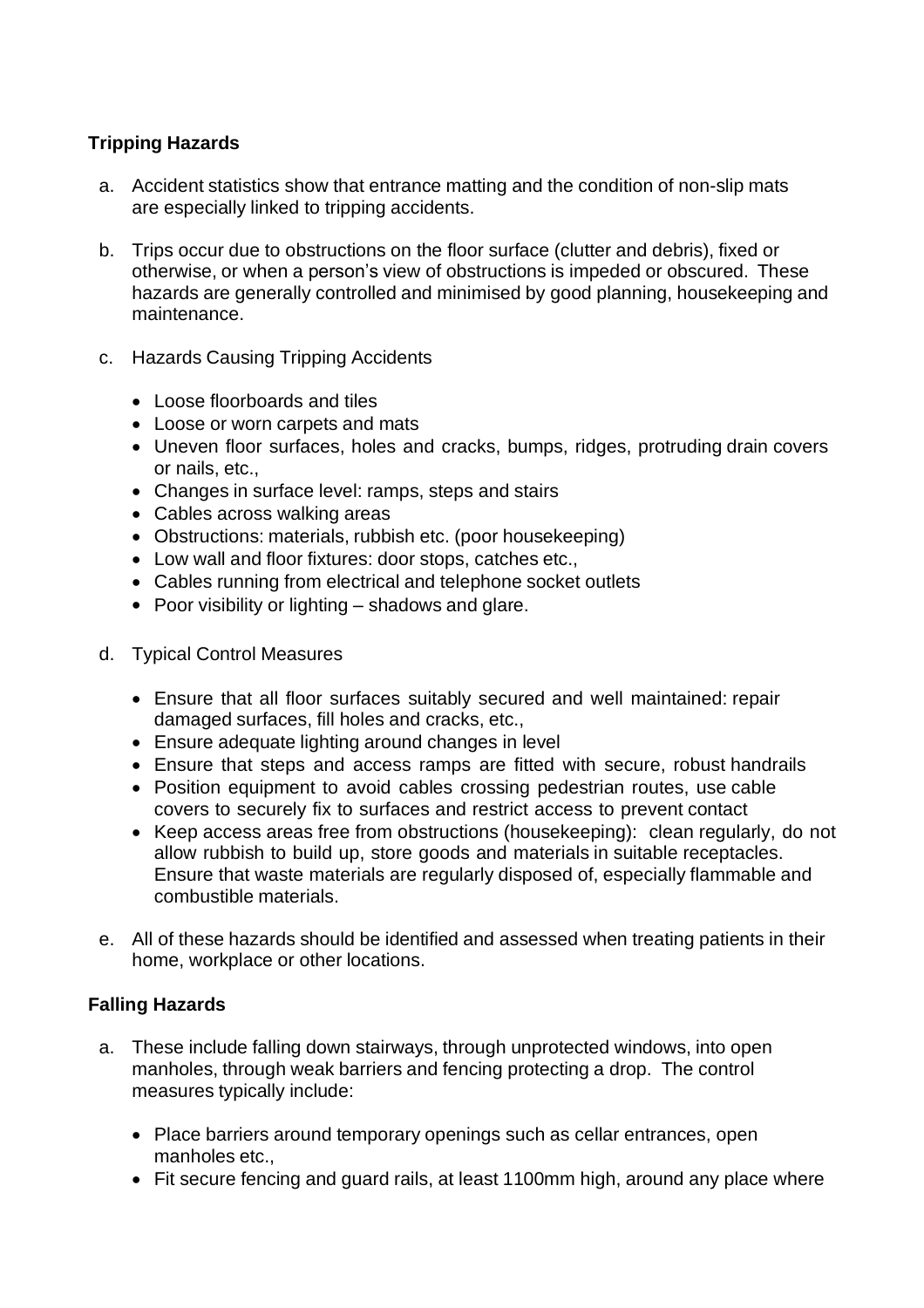a person could fall two metres or more

- Where it is not possible to use a staircase, fixed ladders must have fall arrest systems or safety hoops fitted
- Prevent unauthorised access to lift rooms, lift ways and shafts
- If fencing has to be removed for maintenance purposes use a permit to work system and suitably trained persons
- Managers carrying out regular visual inspections of pathways, drain covers and other potential hazards as part of their external planned preventative maintenance programme.
- b. All of these hazards should be identified and assessed when treating patients in their home, workplace or other locations.

# **Working in vehicles (Staff and patients)**

- a. Good visibility, handrails and where necessary staff assistance must be provided for patients accessing and alighting from Trust vehicles.
- b. Hazards
	- Tripping or falling into the vehicle
	- Sustaining minor injuries from knocking legs against steps getting into or out of the vehicle
	- Leaving the patient to get themselves into and out of the vehicle
	- Patients being allowed to walk to and from the vehicle unaided
	- Not utilising safety straps on stretcher and chairs
	- Patient experiencing a fall due to underlying medical condition and/or due to the medication they are currently taking.
- c. Typical Control Measures
	- Ensure that the patient has been appropriately assessed for mobility
	- Ensure that staff are aware of any underlying medical conditions and medication that the patient is currently taking that may make the patient more susceptible to fall
	- Ensure correct equipment or support mode is utilised
	- Ensure that the floor of the vehicle is free from hazards
	- Ensure, so far as reasonably practicable, that the steps leading to the vehicle deploy appropriately and are clean, especially during hazardous weather
	- Ensure steps and ramps are well illuminated
	- Ensure that there is greater awareness of particularly vulnerable patients (especially Patient Transport Service patients)
	- Ensure safety belts are used at all times.

# **Working at Height Hazards**

a. Hazards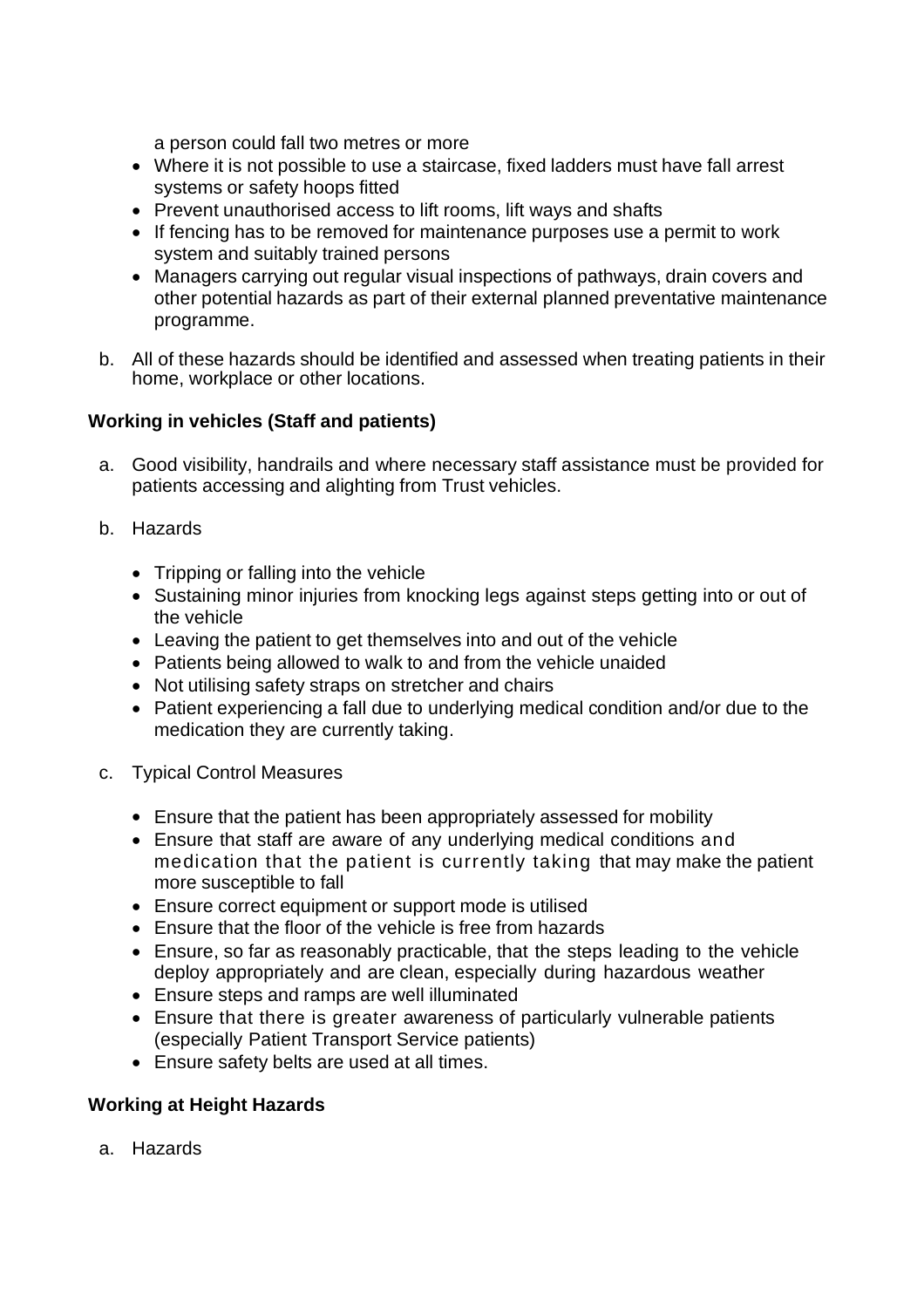- Workers falling from heights or falling through fragile roof materials
- Falling objects and people striking those working below, passing pedestrians or traffic
- Slipping or collapsing access equipment such as ladders, trestles, scaffolds etc.,
- Slips, trips and falls on elevated access ways.
- b. Typical Control Measures

The Working at Height Regulations 2005 (Amended 2007) specify a general hierarchy for managing and selecting equipment for work at height, namely:

- Avoiding working at height wherever possible
- Using equipment or other measures to prevent falls where they cannot avoid working at height
- Using equipment or other measures to minimise the distance and consequences of a fall should one occur, in places where the risk of fall cannot be eliminated
- Preventing unauthorised access to roofs, roof spaces, chimney stacks, etc.,
- Ensure that all workers are trained in the safe use of access and safety equipment
- Ladders should be used only for light work of short duration, where there is no safer alternative
- In particular train and supervise staff not to over-reach on ladders and platforms
- Ensure that ladders are inclined at 75 degrees (ratio of 1:4); and that they are secured at the top and bottom
- Use purpose built roof ladders or crawling boards for roof work
- Maintain a log of ladders, steps, trestles etc. Inspect and remove from service any damaged or broken ladders
- Ensure that the ground and weather conditions are suitable for the type of access equipment being used.
- c. Where appropriate all of these hazards should be identified and assessed when treating patients in their home, workplace or other locations.
- d. Other Causes
	- Other causes include factors such as:
		- $\geq$  a poor level of lighting and external glare
		- $\triangleright$  human factors such as rushing, running or carrying heavy or awkward loads
		- $\triangleright$  wearing unsuitable footwear.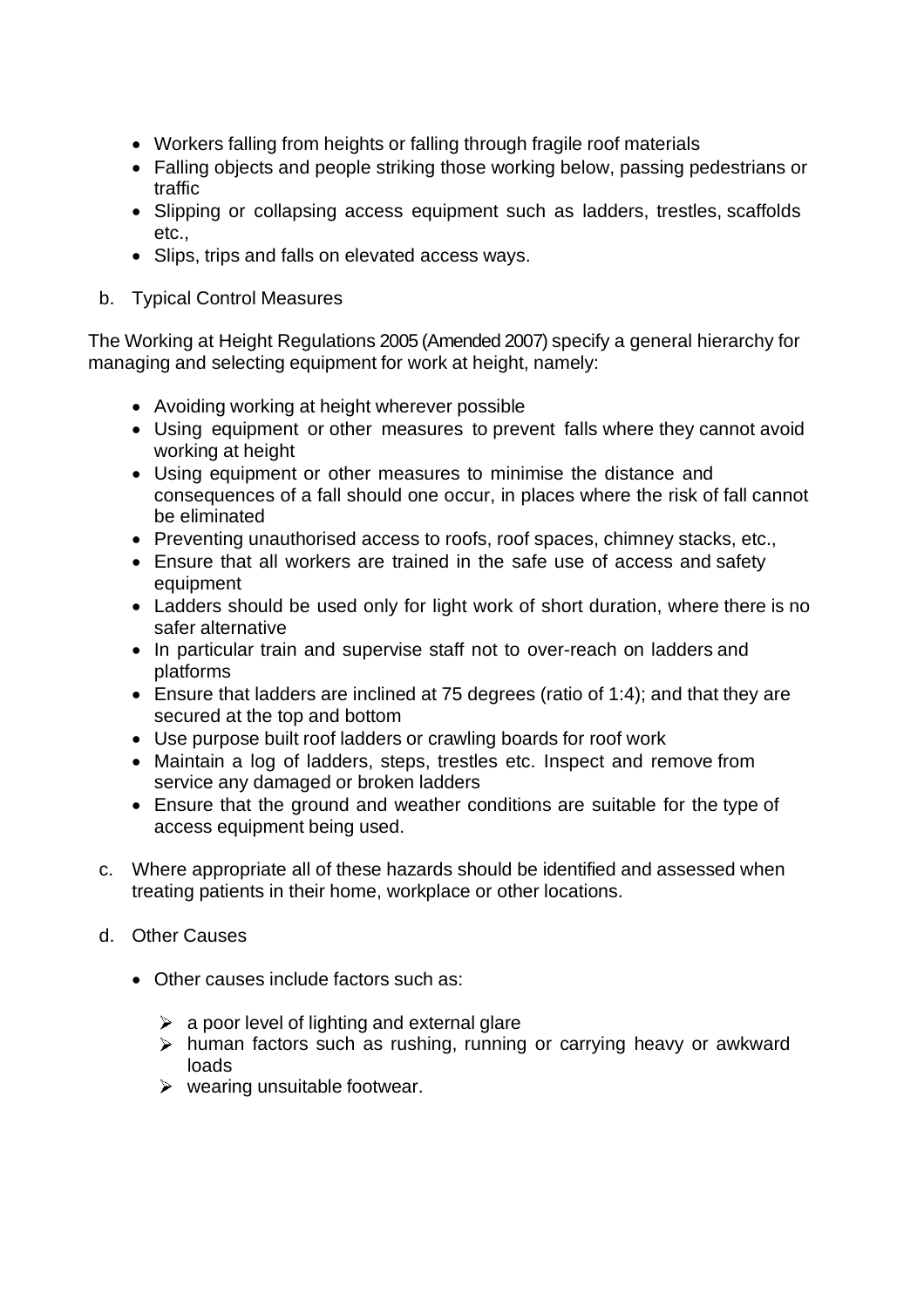# <span id="page-15-0"></span>**21. APPENDIX 3: SLIPS, TRIPS AND RISK CONTROLS**

# **ENVIRONMENTAL FACTORS**

# **CAUSATIVE FACTORS**

# **Contamination of the floor from:**

- Spillages of solid, liquid materials
- Wet cleaning methods
- Shoes/clothing
- Natural contamination, e.g. dusts, powders polythene bags
- left on floors, product spillages or card board laid over spills
- Wind-driven rain, sleet and snow through doorways
- Condensation, e.g. from poor ventilation

#### **PRACTICAL MEASURES FOR SLIPS RISK CONTROL**

#### **Eliminate Contamination in the first place**

- Maintain equipment to prevent leakage
- Install suitable entrance matting systems
- Place entrances to suit the prevailing weather (only an option during the initial design of the building)
- Put up effective entrance canopies

If not reasonably practicable:

#### **Prevent contamination becoming deposited on walking surfaces**

- Use dry methods for cleaning floors
- Clean and dry incoming footwear, by use of suitable entrance matting

If not reasonably practicable:

# **Limit the effects of contamination**

- By immediate clearing of spillages
- By prompt repair of leaks
- By limiting the area of contamination
- By restricting access to contaminated areas
- By using under floor heating, particularly at entrances

If there is still a risk, follow the next steps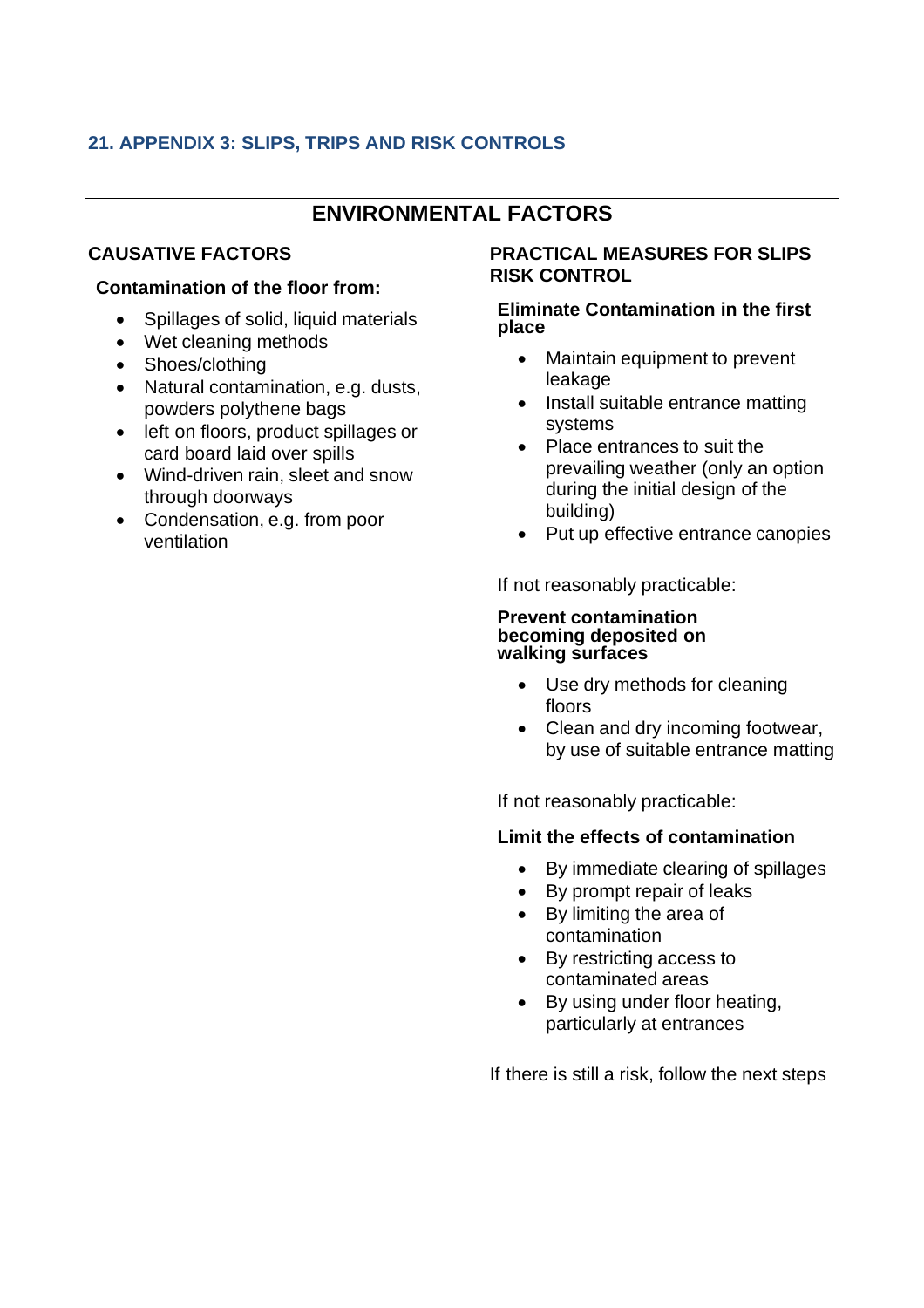# **CAUSATIVE FACTORS**

#### **Inherent slip resistance of the floor not maintained adequately,**

e.g. from incorrect or inadequate cleaning, maintenance or wear

# **PRACTICAL MEASURES FOR SLIPS RISK CONTROL**

#### **Maximise the surface roughness and therefore slip resistance of the existing floor surface**

Methods of cleaning and cleanliness of flooring is an important factor to consider, in conjunction with slip resistance. The frequency of cleaning will be determined by how many, and the type of pedestrians, who will use the floor. Floor manufactures are required to provide information on the cleaning regime needed to make their floor safe in the intended environment and this information should be passed to the appropriate employees.

Just a tiny amount of contamination, wet or dry, is sufficient to make a smooth floor dangerously slippery. Take the following measures to minimize the risk due to wet cleaning:

- Thoroughly dry the wet floor after cleaning
- Exclude people from wet areas until dry
- Clean by dry methods where possible
- Clean in sections so that there is always a dry path through the area
- Clean during quiet hours
- Thoroughly rinse wet cleaning areas
- Use warning signs to identify contaminated floors or floors after cleaning.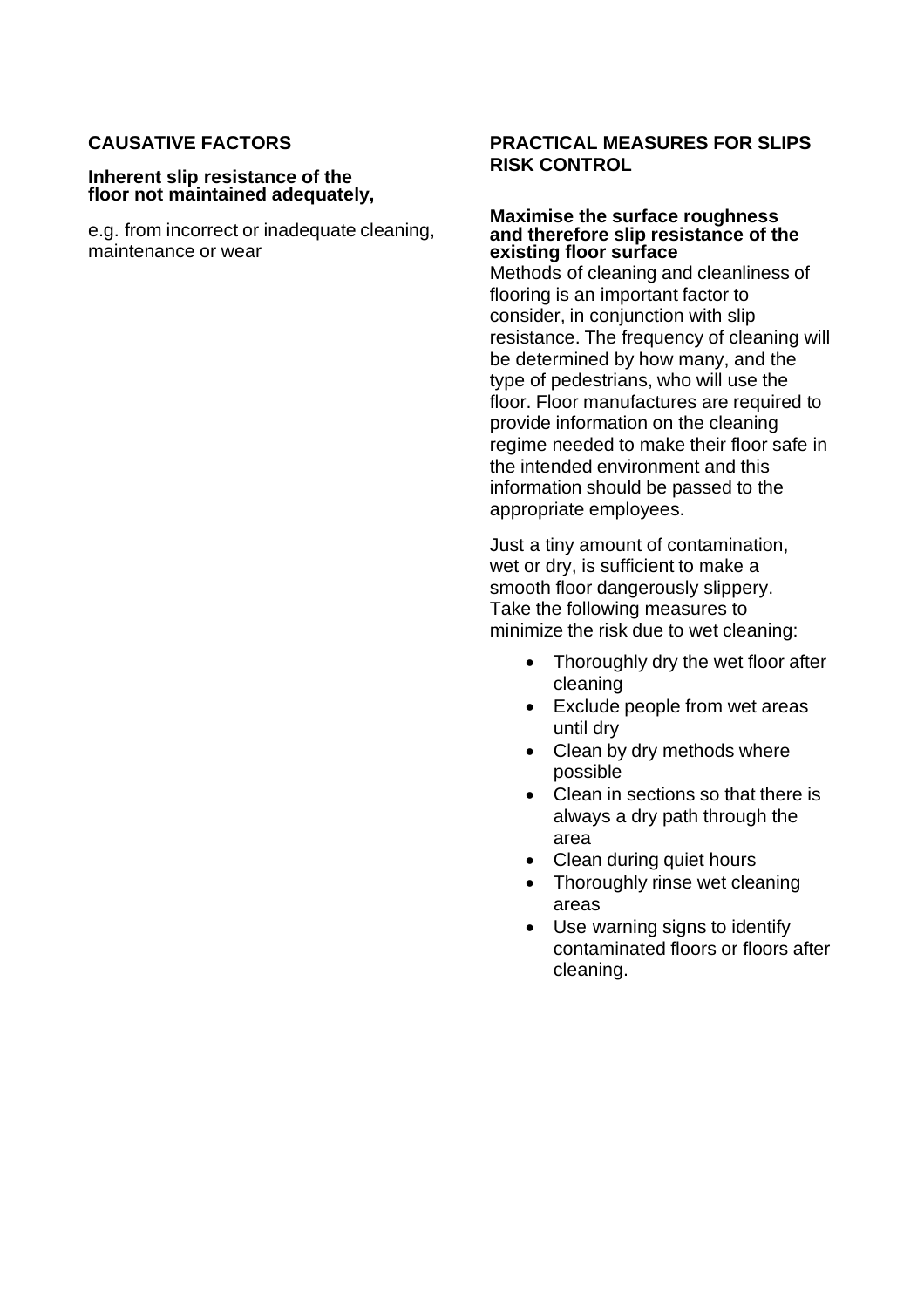# **ENVIRONMENTAL FACTORS**

# **CAUSATIVE FACTORS**

# **The slip resistance of the floor is too low**

This is influenced by:

The friction between the floor and shoe

- The presence of suitable surface micro-roughness
- The hardness of the floor
- Applications for sealing floors during installation
- Later modification of the floor surface such as inappropriate varnishing / sealing / polishing

# **PRACTICAL MEASURES FOR SLIPS RISK CONTROL**

- Spot cleaning and cleaning of spillage will be needed between scheduled
- whole-floor cleaning (and it is equally important to thoroughly dry these areas). Frequent spot cleaning can supplement wholefloor cleaning
- Train, supervise and equip those who clean floors to ensure effective and safe cleaning
- Maintain floors and drainage to maximize slip resistance. A residual film of water is just as slippery as a puddle, and is more difficult to identify

If this is not enough, take the following steps:

# **Increase the surface roughness of the existing floor**

Surface micro-roughness may be increased by acid etching, sand blasting, or coarse diamond grinding. However, any of these methods can destroy or permanently alter other desirable characteristics of the floor such as appearance, chemical resistance, durability and ease of cleaning. Flooring treated by some of these methods may develop unacceptable pattern staining through differential wear. Jointing and expansion joints may be affected, compromising the floor construction

Note: Any benefits from an increase in the surface roughness (Rz) will be lost if contamination build-up occurs. Therefore any surface modification has implications for the cleaning regime. Changes in cleaning methods must be based on a risk assessment that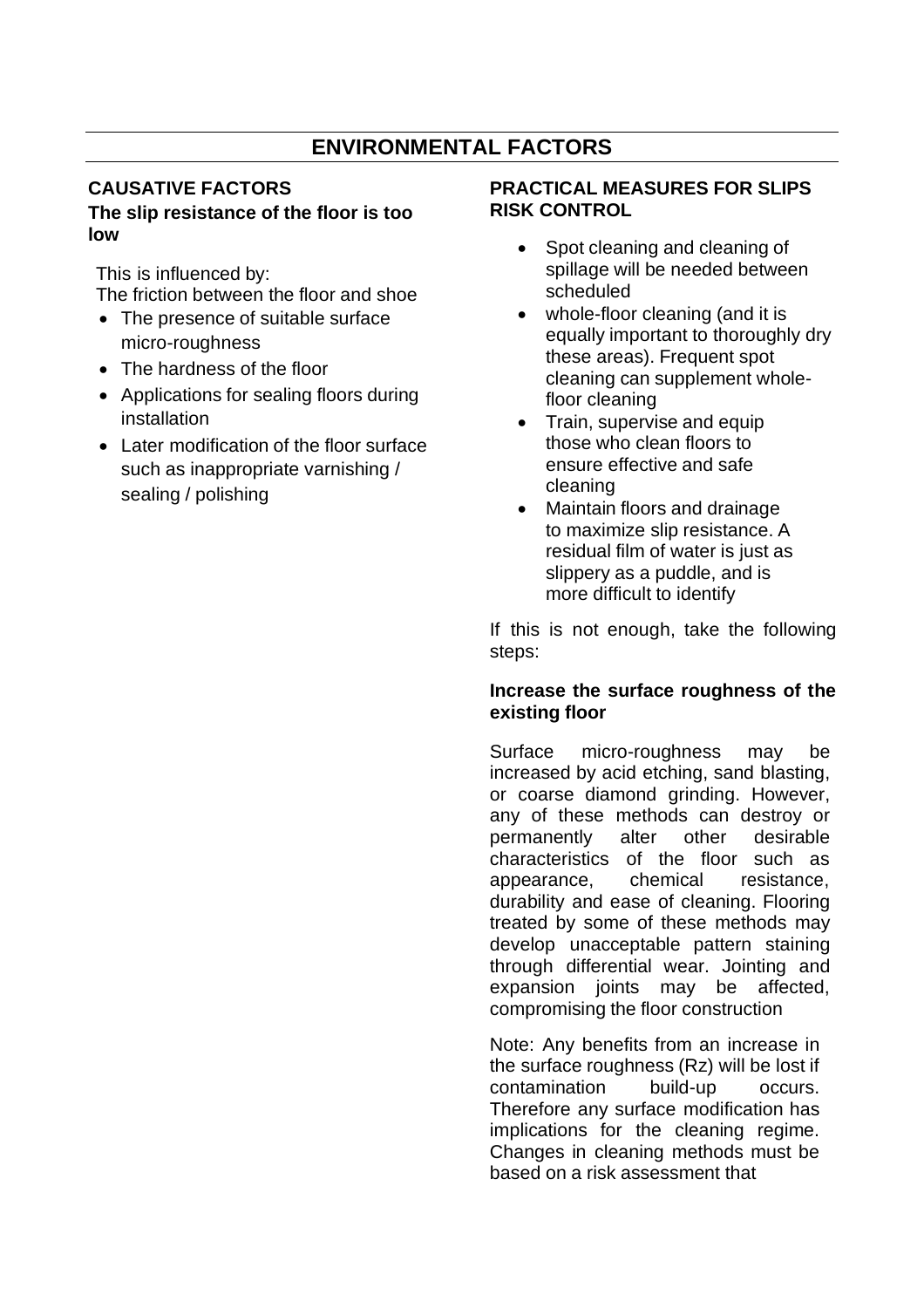# **CAUSATIVE FACTORS PRACTICAL MEASURES FOR SLIPS RISK CONTROL**

considers any potential change of slip resistance

The use of stick-on anti-slip strips may offer limited improvement, but strips should be placed very close to one another, and should be maintained carefully

If it is possible to influence staff footwear, then anti-slip footwear may be an option. (See below)

If this is not enough:

#### **Lay a more slip-resistant floor with higher surface roughness and higher coefficient of friction**

In a few cases a new floor may be needed:

• Draw up a performance specification for the supplier to meet. Specification should include specialist slip resistance data such as surface micro-roughness and coefficient of friction measurements

Note: This data must always be specified for the 'as installed' condition, and should be based on a 'pendulum-type' test. Experience of how that floor performs in a similar situation may help; and a small sample of the preferred materials will confirm manufacturer's claims and their suitability

• See the installation is correctly done

Check to see the specification has been met.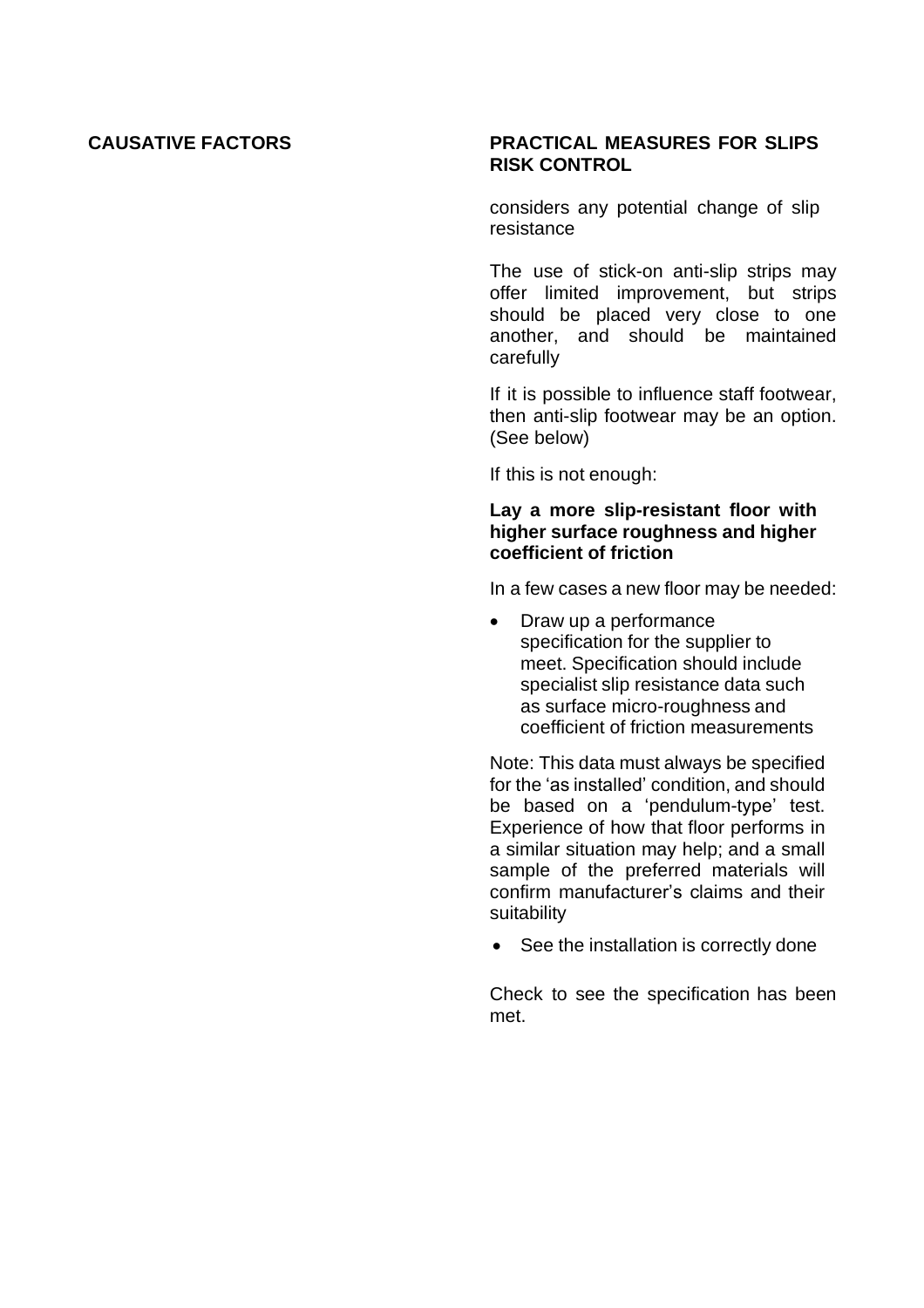# **ENVIRONMENTAL FACTORS**

# **CAUSATIVE FACTORS**

**Steps and slopes: Do they cause sudden changes in step or not offer adequate foot hold and/or handhold?**

#### **Adverse environmental and other conditions hiding the condition of the floor and distracting attention**

- Low light levels
- Shadows
- Glare
- Excess noise
- Extremes of temperature
- The use of repeating patterns on floor coverings that might be distracting to the eye, for example, by disguising a change in level
- Bulky/awkward personal protective equipment

#### **PRACTICAL MEASURES FOR SLIPS RISK CONTROL**

#### **Check that steps give adequate foot and handhold, and that slopes have no sudden changes**

- Is the lighting adequate?
- Are handrails in place?
- Are stairs clearly demarked visually?
- Remove all sudden changes in level
- Ensure stairs have clearly visible nosings, good handrails, and suitable balustrades
- Ensure that the rise and going of each step in a stair is consistent in size throughout the flight
- Ensure that any applied slipresistant nosing does not create a tripping or heel-catch hazard
- Good visual cues for changes in floor level and surface are essential

#### **See that the prevailing conditions allow good visibility of and concentration on floor conditions**

For example provide adequate lighting, and see environmental demands do not distract attention from the floor condition.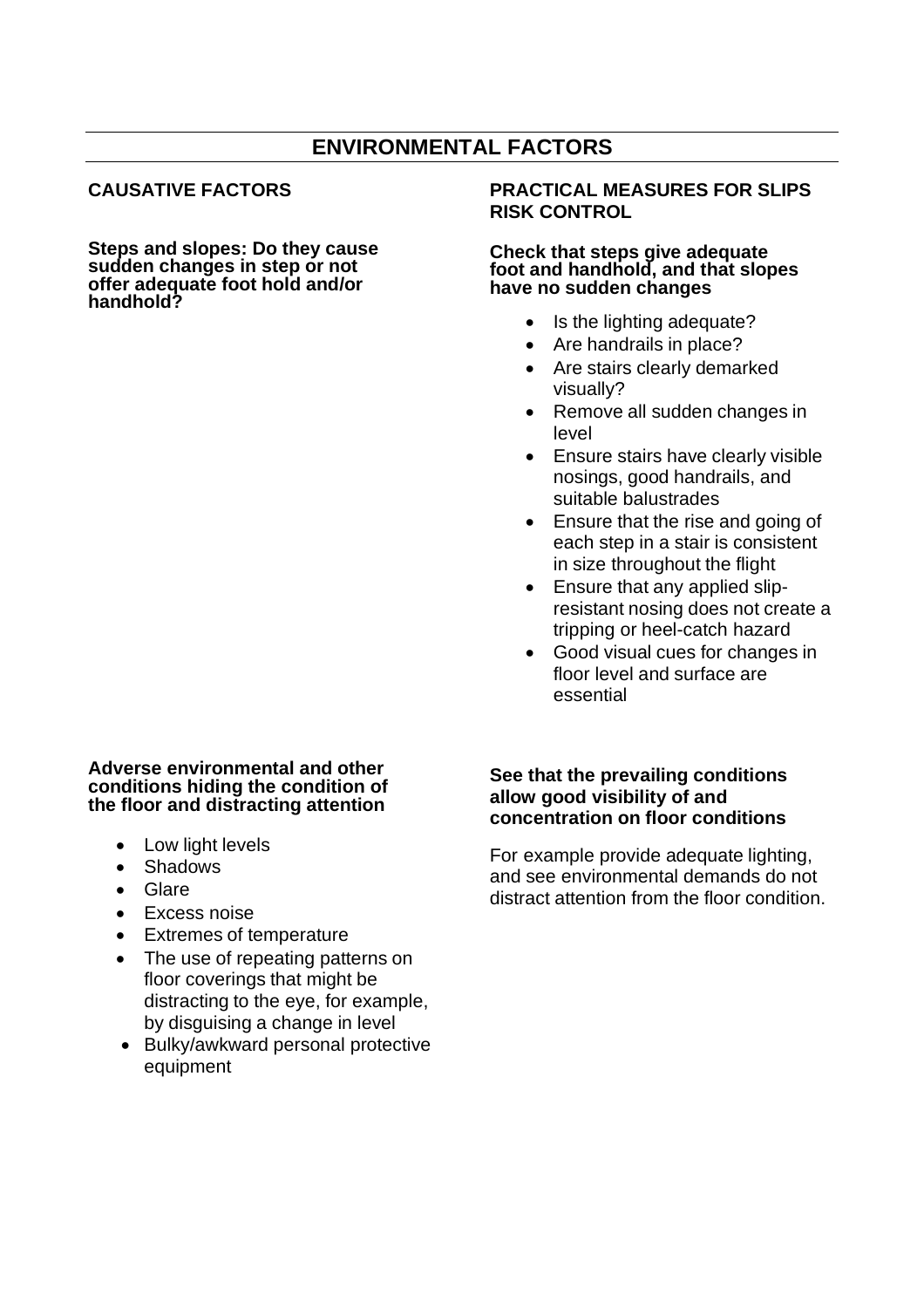# **ORGANISATIONAL FACTORS**

# **CAUSATIVE FACTORS**

#### **The nature of the task being carried out such as :**

- The need to carry, lift, push, lower or pull loads
- The need to turn, to move quickly or to take long strides
- Distractions
- Having no hands free to hold on to handrails to stop a fall

Encumbrance or restricted vision

#### **PRACTICAL MEASURES FOR SLIPS RISK CONTROL**

#### **Analyse the tasks in any slip risk area to see that only careful walking is required**

Tasks should not compromise ability to walk safely. Tasks should be:

• Mechanized to avoid the need for pushing, lifting, carrying, pulling etc while walking on a slippery surface

Moved to safer areas.

# **ENVIRONMENTAL FACTORS**

# **CAUSATIVE FACTORS**

#### **Individual capability**

- Poor knowledge of risks and measures
- Poor health and safety
- Poor eyesight
- Fatigue
- Physical frailty/disability

#### **Inadequate supervision**

**Safety culture which is not supportive. For example where the risks are accepted as part of the job**

#### **PRACTICAL MEASURES FOR SLIPS RISK CONTROL**

**Allocate tasks in high slip risks areas only to those competent to follow slips precautions**

and:

#### **Supervise and monitor physical controls to see safe practices are followed**

and:

**Establish a positive attitude that slips risks can be controlled. This is achieved through clear line management responsibilities and consultation with workers**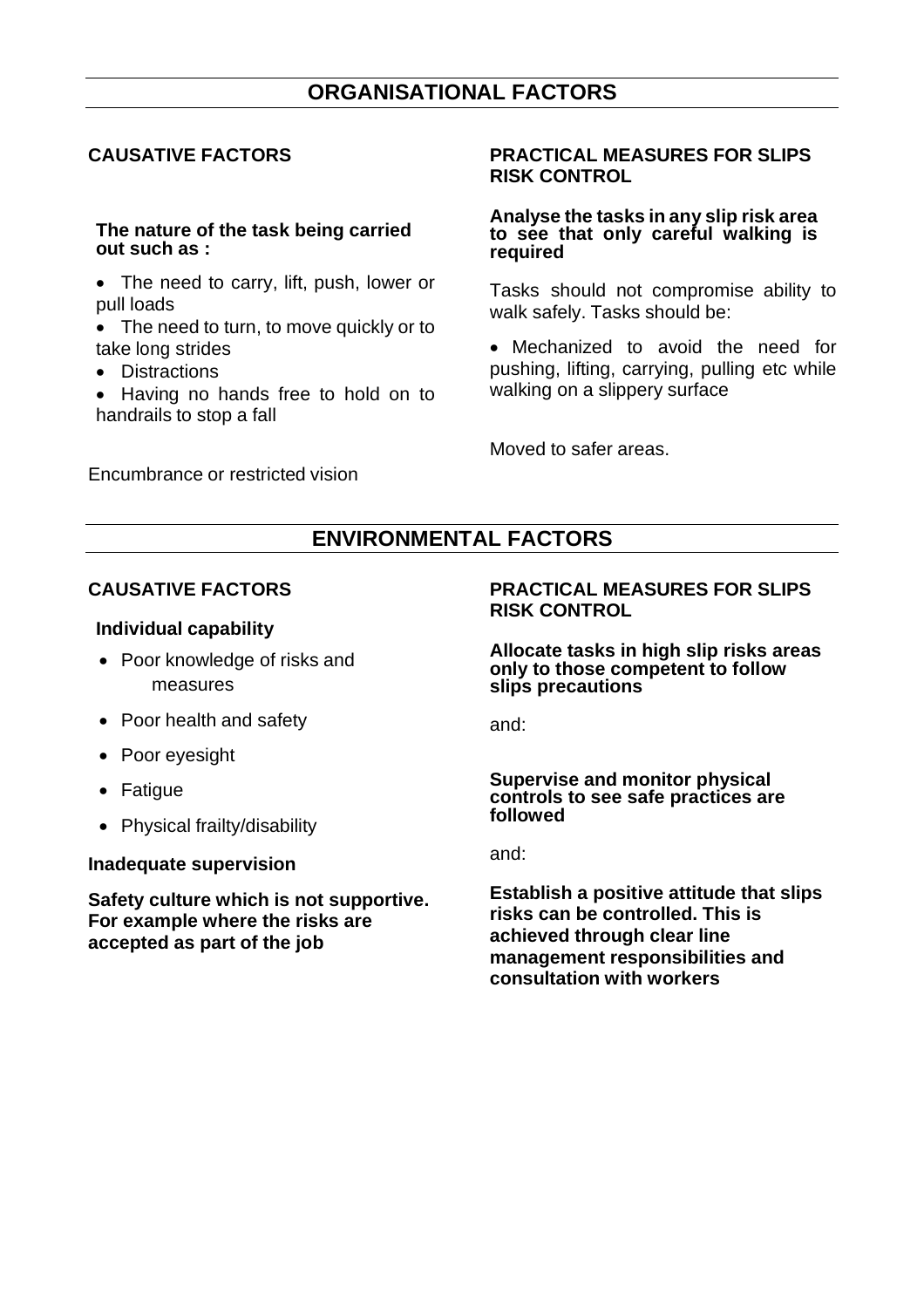# **PERSONAL PROTECTIVE EQUIPMENT : FOOTWEAR FACTORS**

# **CAUSATIVE FACTORS**

**Shoes offer insufficient slip resistance in combination with the floor surface, because of:**

- Contamination of shoes
- Sole material
- Sole pattern
- Type of shoe
- **Wear**
- Fit
- Maintenance/renewal

# **PRACTICAL MEASURES FOR SLIPS RISK CONTROL**

#### **Select suitable shoes for the floor, environment and the individual**

Base this on experience and information/advice from suppliers. Ensure employees maintain the shoe soles in good repair and keep them free from contamination. Replace them before they have worn smooth.

# **INDIVIDUAL FACTORS**

# **CAUSATIVE FACTORS**

#### **Unsafe action by staff, due to:**

- Awareness of risk
- Knowledge of how slips occur
- Information and training, or
- Distraction, carelessness

# **PRACTICAL MEASURES FOR SLIPS RISK CONTROL**

**Train, inform and supervise employees on the risk, the control arrangements and employees' roles especially to:**

- Clean as they go
- contamination
- Maintain footwear
- Walk appropriately to circumstances

#### **Set procedures for visitors.**

# **ENVIRONMENTAL FACTORS**

# **CAUSATIVE FACTORS**

#### **Uneven surfaces**

For example gulleys, holes, steps

# **PRACTICAL MEASURES FOR SLIPS RISK CONTROL**

#### **Eliminate holes, slopes or uneven surfaces which could cause trips risks**

To do this: inspect and maintain floors so they have a consistent surface finish with no holes to cause a tripping hazard. Highlight any changes in level, particularly at single steps and at the top and bottom of ramps. Make slopes gradual and steps clearly visible, avoid open gulley's and channels;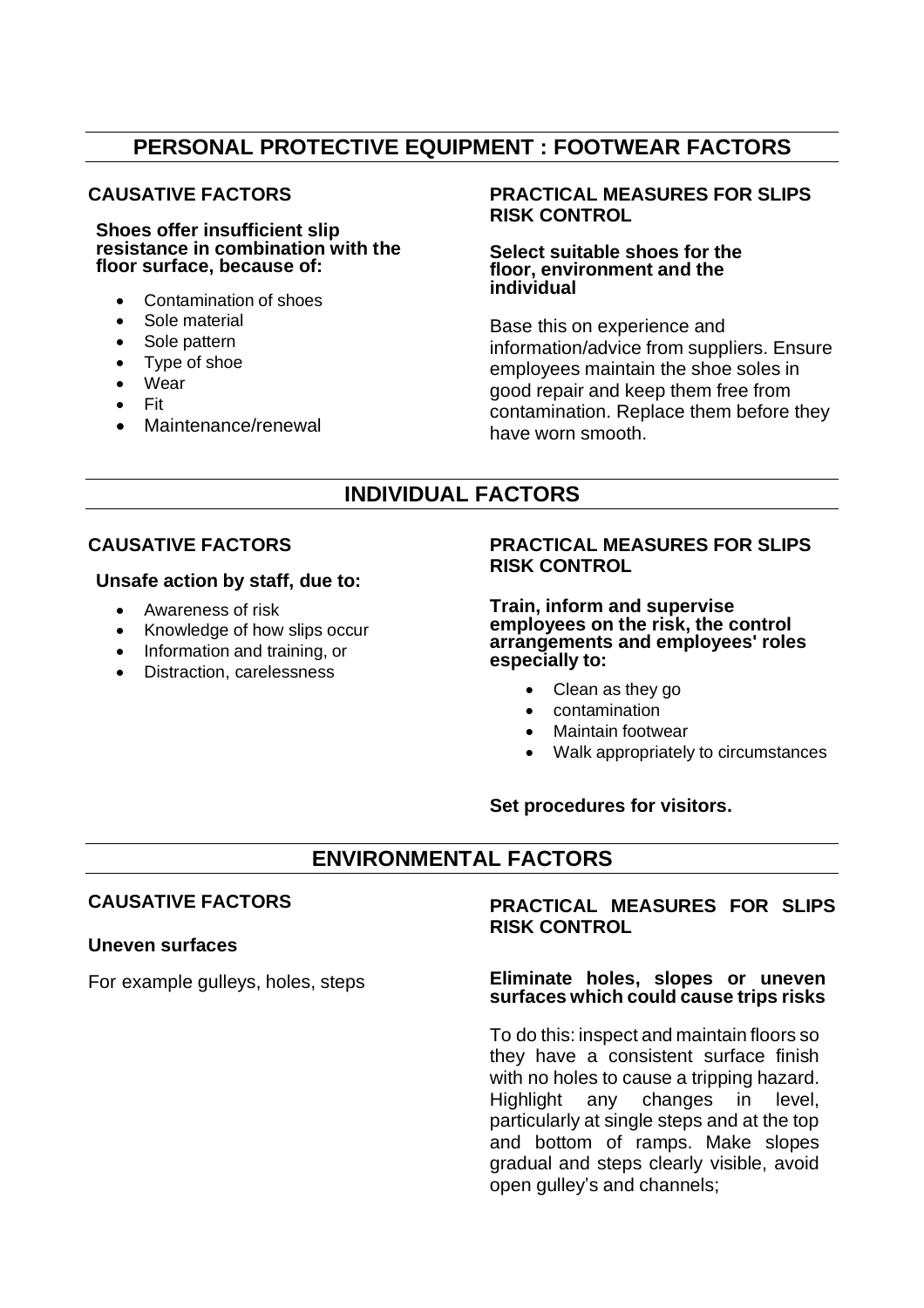# **CAUSATIVE FACTORS**

#### **Obstructions**

For example accumulation of articles such as trolleys, wheelchairs, medical equipment, waste, trailing cables, floor sockets etc

# **PRACTICAL MEASURES FOR SLIPS RISK CONTROL**

#### **Good housekeeping**

# **Eliminate materials likely to obstruct walkways and therefore lead to trips**

For example analyse work flows and design process so waste and equipment does not accumulate on walkways

or if this is not reasonably practicable:

#### **Prevent material obstructing walkways**

For example provide sufficient suitable receptacles for items, mark out walkways, working areas and receptacle locations and make sure they are kept free of obstruction

and:

#### **Provide suitable lighting to permit obstructions to be seen**

and:

#### **Adverse environment**

For example inadequate illumination to see floor properly, or glare

# **ORGANISATIONAL FACTORS**

# **CAUSATIVE FACTORS**

**The nature of the task creates obstructions**

# **Safety culture which is not supportive**

For example where risks are accepted as part of the job

#### **PRACTICAL MEASURES FOR SLIPS RISK CONTROL**

**Analyse the tasks and process flows to see if work can be handled to eliminate or minimize obstructions**

and:

#### **Establish a positive attitude that trips can be prevented**

and: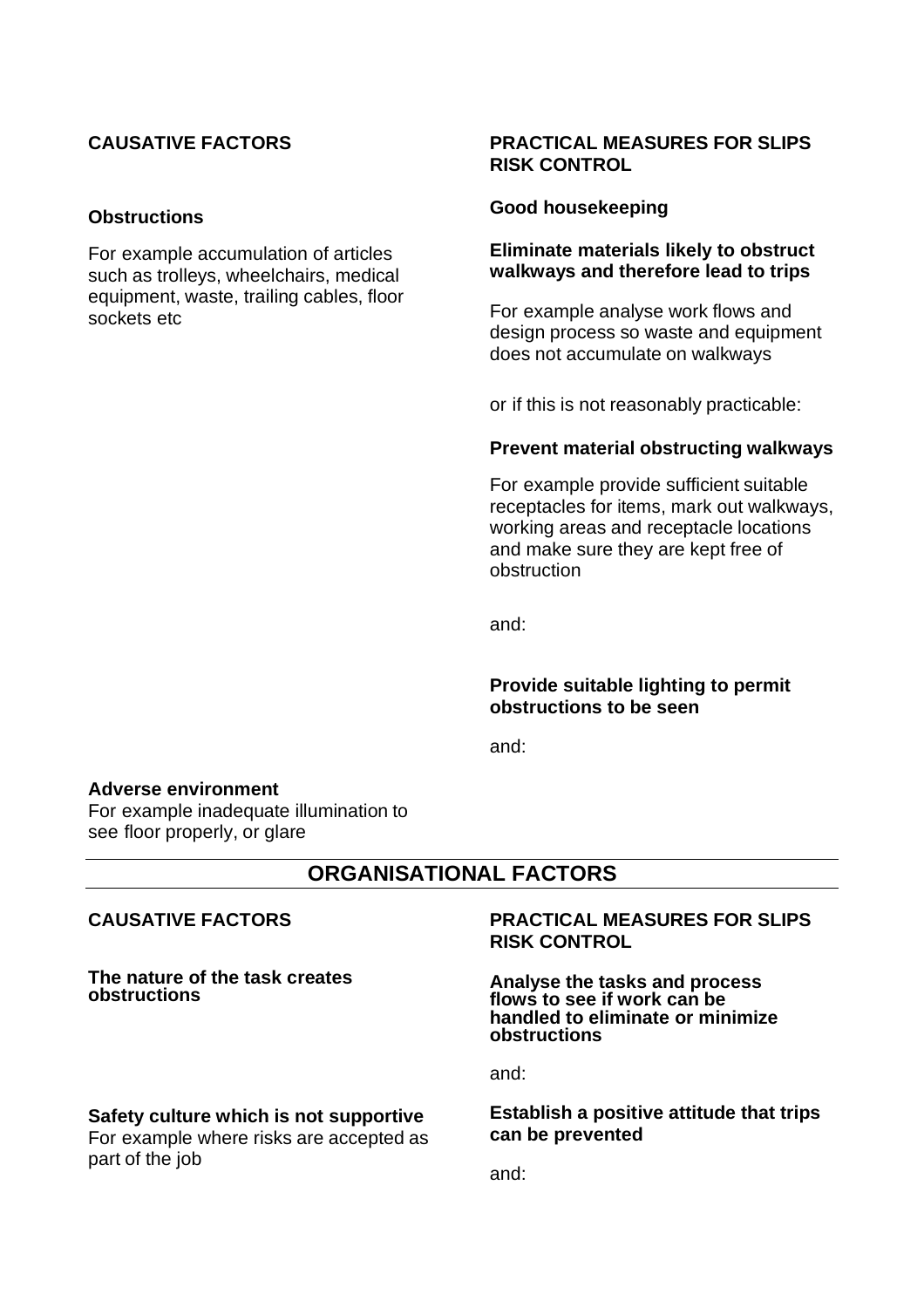# **INDIVIDUAL FACTORS**

**CAUSATIVE FACTORS**

**Safe practices not followed**

# **PRACTICAL MEASURES FOR SLIPS RISK CONTROL**

**Train, inform and supervise employee**